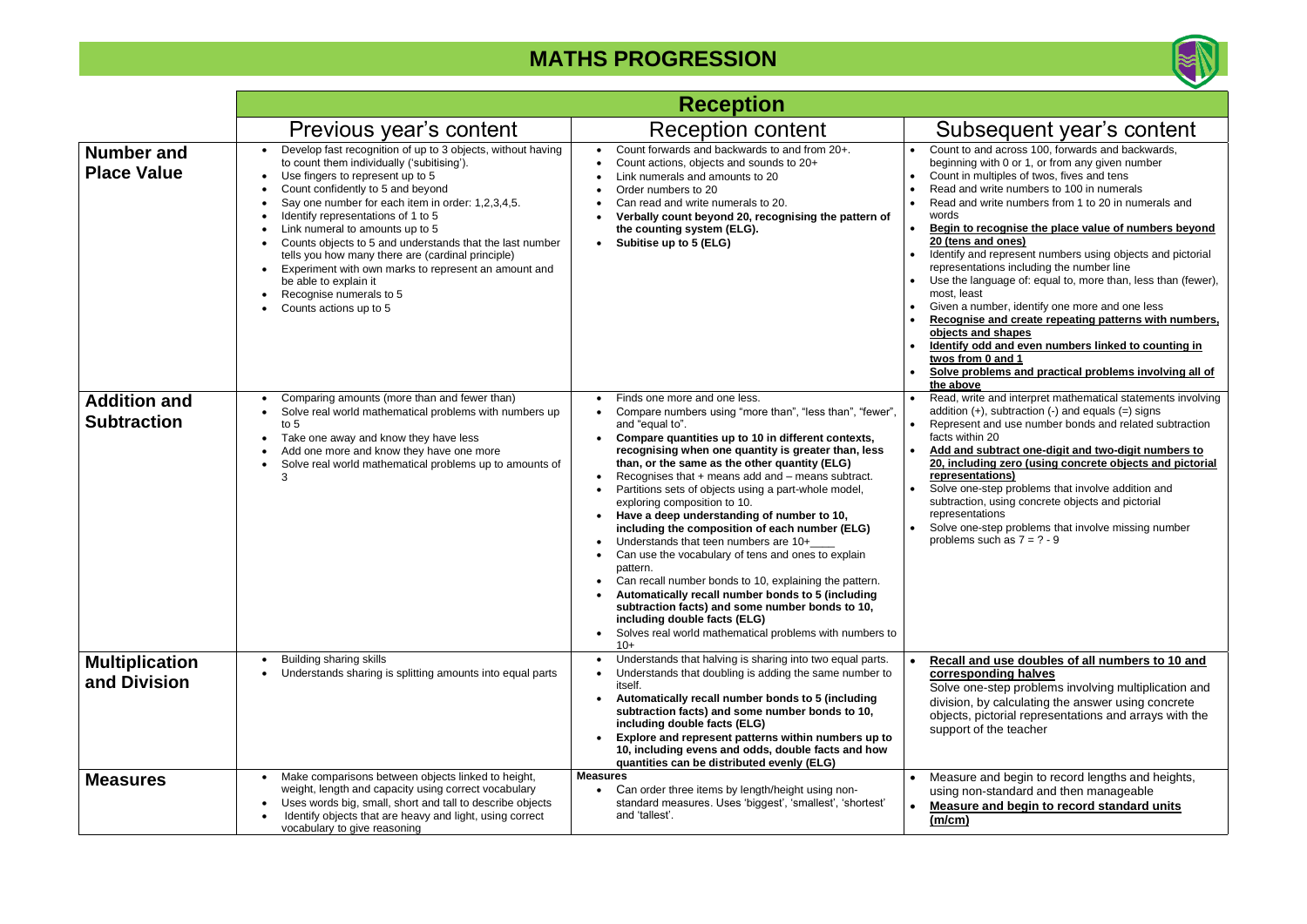| Use the words full and empty to compare capacity<br>Know some days of the week (through days of the week<br>song and calendar)<br>Introduced to new vocabulary: first, soon, last<br>Talk about and order key day events<br>Shape<br>Talk about 2D shapes<br>Can identify circle, triangle, rectangle and square<br>Explore 2D shape properties<br>Identify 2D shapes in environment<br>Talk about 3D shapes using words corners, straight, flat,<br>round<br>Relating what shapes have same and different properties<br>Use shapes appropriately when creating<br>sculptures/buildings etc. E.g., Triangle or triangular prism<br>for roof, square or cube for house<br>Position and Direction<br>Children exposed to key positional language vocabulary.<br>Under, in, on, behind, next to<br>Can follow a positional language instruction<br>Describe a familiar route, e.g., Way to school or home.<br>Describe their route and give others direction, e.g.,<br>outdoor assault course, children can describe the way<br>they travelled and direct peers to complete using<br>positional language<br>Pattern<br>Can copy and continue a pattern (ABAB) challenge to<br>(ABCABC)<br>Create and extend own AB pattern using provision<br>resources<br>Create and extend own AB pattern through colour, shape<br>and number<br>Spot pattern in their environment | Can order three items by weight using non-standard<br>$\bullet$<br>measures. Uses 'heaviest', 'lightest'<br>Can order three items by capacity using non-standard<br>measures. Uses 'full', 'empty', 'half empty'<br>Children can talk about significant times of the day, home<br>$\bullet$<br>time, lunch time etc and then sequence them<br>Children can use language before, after, yesterday,<br>$\bullet$<br>today, tomorrow.<br>Says the days of the week in order<br>Can tell you which day comes before/after a given day<br><b>Shape</b><br>Explores how many corners and sides basic 2D shapes<br>have. Is beginning to explain if the sides are 'straight' or<br>'curved'<br>Explores how many corners and sides other 2D shapes<br>have.<br>Compose and decompose 2D shapes so that children<br>recognise a shape can have other shapes within it, just as<br>numbers can. Combines shapes to make pictures<br>Can identify a circle, square, triangle, rectangle, semi-<br>circle, oval diamond.<br>Explores which shapes will roll and which will slide and is<br>beginning to explain why using the vocabulary 'curved'<br>and 'flat'.<br>Recognise that the faces on a 3D shape often comprise<br>of 2D shapes.<br>Recognises 3D shapes in the environment.<br>Can recognise and name; cone, sphere, cube, cuboid,<br>cylinder, pyramid.<br><b>Position and Direction</b><br>Can follow and give an instruction using positional<br>language. (on, in, under, next to, in between, in front,<br>behind).<br>Can use ordinal numbers to describe position in a line.<br>Describes a familiar route using directional language -<br>'through', 'over', 'under', 'forwards', 'backwards', 'right'<br>and 'left'<br>Design a route and explain to a friend<br>٠<br><b>Pattern</b> | $\bullet$<br>$\bullet$<br>$\bullet$<br>$\bullet$ | Measure and<br>standard and<br>Measure an<br>Measure and<br>using non-st<br>Measure an<br>(litres/ml)<br>Measure and<br>(hours/minut<br>Compare, de<br>lengths and<br>longer/short<br>Compare, de<br>tall/short, do<br>Compare, de<br>mass/weight<br>lighter than)<br>Compare, de<br>capacity and<br>than, less the<br>Compare, de<br>time (for exa<br>Recognise a<br>including day<br>Sequence e<br>language (fo<br>today, yeste<br>evening<br>Tell the time<br>draw the har<br>Recognise a<br>denominatio |
|-------------------------------------------------------------------------------------------------------------------------------------------------------------------------------------------------------------------------------------------------------------------------------------------------------------------------------------------------------------------------------------------------------------------------------------------------------------------------------------------------------------------------------------------------------------------------------------------------------------------------------------------------------------------------------------------------------------------------------------------------------------------------------------------------------------------------------------------------------------------------------------------------------------------------------------------------------------------------------------------------------------------------------------------------------------------------------------------------------------------------------------------------------------------------------------------------------------------------------------------------------------------------------------------------------------------------------------------------------------------|-----------------------------------------------------------------------------------------------------------------------------------------------------------------------------------------------------------------------------------------------------------------------------------------------------------------------------------------------------------------------------------------------------------------------------------------------------------------------------------------------------------------------------------------------------------------------------------------------------------------------------------------------------------------------------------------------------------------------------------------------------------------------------------------------------------------------------------------------------------------------------------------------------------------------------------------------------------------------------------------------------------------------------------------------------------------------------------------------------------------------------------------------------------------------------------------------------------------------------------------------------------------------------------------------------------------------------------------------------------------------------------------------------------------------------------------------------------------------------------------------------------------------------------------------------------------------------------------------------------------------------------------------------------------------------------------------------------------------------------------------------------------------------------------------|--------------------------------------------------|-------------------------------------------------------------------------------------------------------------------------------------------------------------------------------------------------------------------------------------------------------------------------------------------------------------------------------------------------------------------------------------------------------------------------------------------------------------------------------------------------------------|
|                                                                                                                                                                                                                                                                                                                                                                                                                                                                                                                                                                                                                                                                                                                                                                                                                                                                                                                                                                                                                                                                                                                                                                                                                                                                                                                                                                   | Continue, copy and recreate repeated patterns (ABBC)<br>$\bullet$                                                                                                                                                                                                                                                                                                                                                                                                                                                                                                                                                                                                                                                                                                                                                                                                                                                                                                                                                                                                                                                                                                                                                                                                                                                                                                                                                                                                                                                                                                                                                                                                                                                                                                                             |                                                  |                                                                                                                                                                                                                                                                                                                                                                                                                                                                                                             |
|                                                                                                                                                                                                                                                                                                                                                                                                                                                                                                                                                                                                                                                                                                                                                                                                                                                                                                                                                                                                                                                                                                                                                                                                                                                                                                                                                                   |                                                                                                                                                                                                                                                                                                                                                                                                                                                                                                                                                                                                                                                                                                                                                                                                                                                                                                                                                                                                                                                                                                                                                                                                                                                                                                                                                                                                                                                                                                                                                                                                                                                                                                                                                                                               |                                                  |                                                                                                                                                                                                                                                                                                                                                                                                                                                                                                             |

• **Count in steps of 2, 3, and 5 from 0, and in tens from any number, forward and backward** write numbers to at least 100 in numerals

ds  $\theta$  the place value of each digit in a two-digit

ns, ones)

### • **Measure and begin to record standard units**

nd begin to record time

utes/second)

describe and solve practical problems for: d heights (for example, long/short, rter)

describe and solve practical problems for: double/half

describe and solve practical problems for: Int (for example, heavy/light, heavier than,

describe and solve practical problems for: nd volume (for example, full/empty, more than)

describe and solve practical problems for xample, quicker, slower, earlier, later)

and use language relating to dates,

lays of the week, weeks, months and years events in chronological order using

for example, before and after, next, first, terday, tomorrow, morning, afternoon and

e to the hour and half past the hour and ands on a clock face to show these times and know the value of different ions of coins and notes

### equent year's content

|                                         |                                                                                                                                                                                                                                                                                 | Year 1                                                                                                                                                                                                                                                                                                                                    |                                                                                         |
|-----------------------------------------|---------------------------------------------------------------------------------------------------------------------------------------------------------------------------------------------------------------------------------------------------------------------------------|-------------------------------------------------------------------------------------------------------------------------------------------------------------------------------------------------------------------------------------------------------------------------------------------------------------------------------------------|-----------------------------------------------------------------------------------------|
|                                         | Previous year's content                                                                                                                                                                                                                                                         | Year 1 content                                                                                                                                                                                                                                                                                                                            | <b>Subs</b>                                                                             |
| <b>Number and</b><br><b>Place Value</b> | Count forwards and backwards to and from 20+.<br>Count actions, objects and sounds to 20+<br>Link numerals and amounts to 20<br>Order numbers to 20<br>Can read and write numerals to 20.<br>Verbally count beyond 20, recognising the pattern of<br>the counting system (ELG). | Count to and across 100, forwards and backwards, beginning<br>with 0 or 1, or from any given number<br>Count in multiples of twos, fives and tens<br>Read and write numbers to 100 in numerals<br>Read and write numbers from 1 to 20 in numerals and words<br>Begin to recognise the place value of numbers beyond 20<br>(tens and ones) | <b>Count in s</b><br>from any r<br>Read and v<br>and in word<br>Recognise<br>number (te |



ind begin to record mass/weight, using nonnd then manageable standard

**has begin to record standard units (kg/g)** nd begin to record capacity and volume standard and then manageable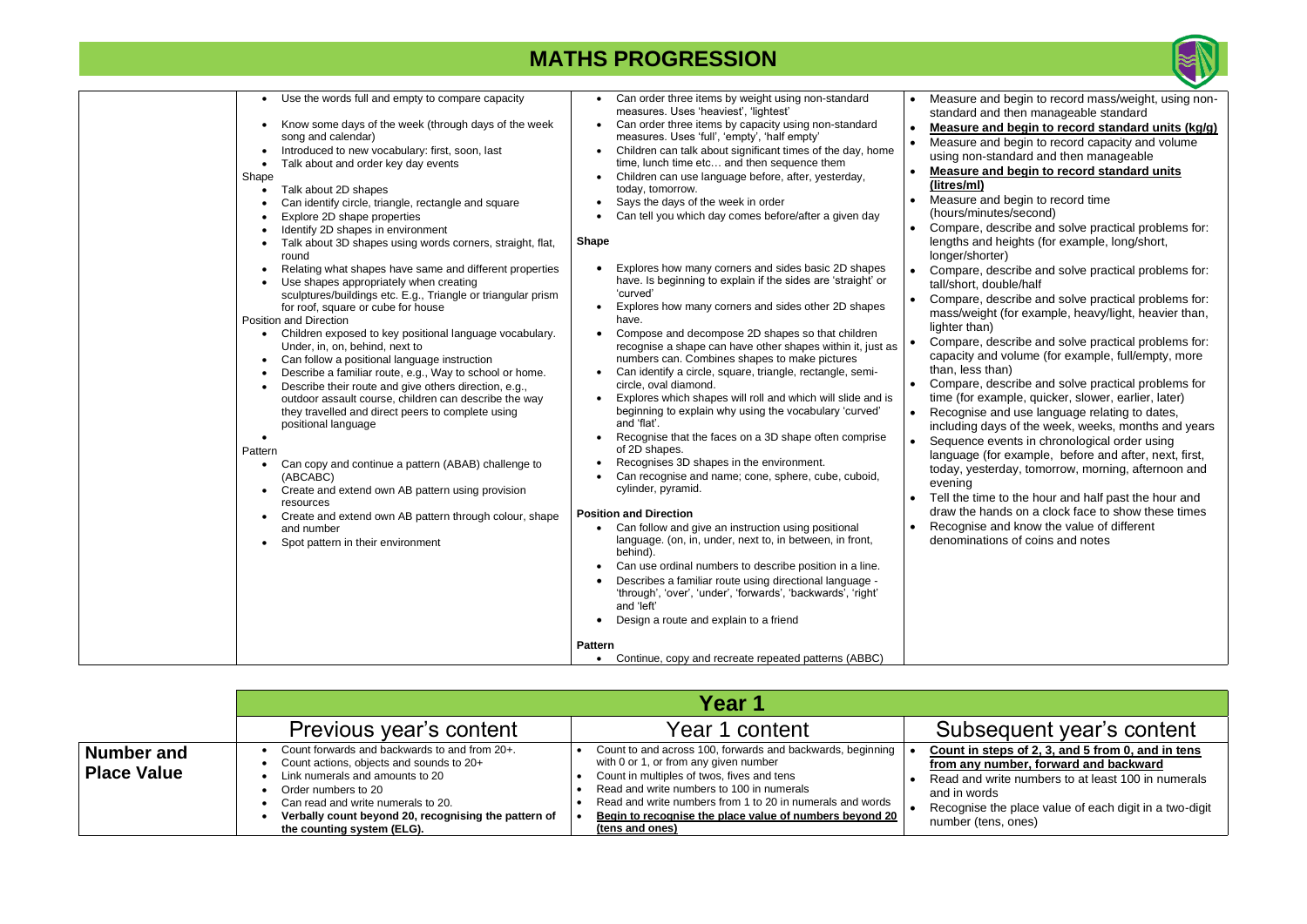epresent and estimate numbers using epresentations, including the number line and order numbers from 0 up to 100; use **<, > and = signs**

**value and number facts to solve** 

• **Recall and use addition and subtraction facts to 20**  and derive and use related facts up to 100 • **Add and subtract numbers using concrete objects, pictorial representations, and mentally, including:** - **a two-digit number and ones** wo-digit number and tens

**o** two-digit numbers

ding three one-digit numbers

and use the inverse relationship between nd subtraction and use this to check and solve missing number problems • **Solve problems with addition and subtraction** 

• **Recall and use multiplication and division facts for the 2, 5 and 10 multiplication tables, including ng odd and even numbers** 

mathematical statements for multiplication eated addition) and division within the ion tables and write them using the ion  $(x)$ , division  $(+)$  and equals  $(=)$  signs multiplication of two numbers can be done er (commutative) and division of one another cannot

**blems involving multiplication and division (including those with remainders), using materials, arrays, repeated addition, mental**  and multiplication and division facts, **problems in contexts** 

nd use appropriate standard units to and\* measure length/height in any direction \*mass (kg/g); \* temperature ( $°C$ ); \* capacity ne (litres/ml) to the nearest appropriate unit, rs, scales, thermometers and measuring

• **Choose an appropriate strategy to solve a calculation based upon the numbers involved (recall a known fact, calculate mentally, use a** 

addition of two numbers can be done in any nmutative) and subtraction of one number her cannot

|                                           | Subitise up to 5 (ELG)                                                                                                                                                                                                                                                                                                                                                                                                                                                                                                                                                                                                                                                                                                                                                                                                                                                                                                                | Identify and represent numbers using objects and pictorial<br>representations including the number line<br>Use the language of: equal to, more than, less than (fewer),<br>most, least<br>Given a number, identify one more and one less<br>Recognise and create repeating patterns with numbers.<br>objects and shapes<br>Identify odd and even numbers linked to counting in twos<br>from 0 and 1<br>Solve problems and practical problems involving all of<br>the above                                                                                       | Identify, re<br>different re<br>Compare<br><u>&lt;, &gt; and =</u><br>Use place<br>problems                                                                                                                                                                                                  |
|-------------------------------------------|---------------------------------------------------------------------------------------------------------------------------------------------------------------------------------------------------------------------------------------------------------------------------------------------------------------------------------------------------------------------------------------------------------------------------------------------------------------------------------------------------------------------------------------------------------------------------------------------------------------------------------------------------------------------------------------------------------------------------------------------------------------------------------------------------------------------------------------------------------------------------------------------------------------------------------------|------------------------------------------------------------------------------------------------------------------------------------------------------------------------------------------------------------------------------------------------------------------------------------------------------------------------------------------------------------------------------------------------------------------------------------------------------------------------------------------------------------------------------------------------------------------|----------------------------------------------------------------------------------------------------------------------------------------------------------------------------------------------------------------------------------------------------------------------------------------------|
| <b>Addition and</b><br><b>Subtraction</b> | Finds one more and one less.<br>$\bullet$<br>Compare numbers using "more than", "less than", "fewer",<br>and "equal to".<br>Compare quantities up to 10 in different contexts,<br>recognising when one quantity is greater than, less<br>than, or the same as the other quantity (ELG)<br>Recognises that $+$ means add and $-$ means subtract.<br>Partitions sets of objects using a part-whole model,<br>exploring composition to 10.<br>Have a deep understanding of number to 10,<br>including the composition of each number (ELG)<br>Understands that teen numbers are 10+<br>Can use the vocabulary of tens and ones to explain<br>$\bullet$<br>pattern.<br>Can recall number bonds to 10, explaining the pattern.<br>Automatically recall number bonds to 5 (including<br>subtraction facts) and some number bonds to 10,<br>including double facts (ELG)<br>Solves real world mathematical problems with numbers to<br>$10+$ | Read, write and interpret mathematical statements involving<br>addition $(+)$ , subtraction $(-)$ and equals $(=)$ signs<br>Represent and use number bonds and related subtraction<br>facts within 20<br>Add and subtract one-digit and two-digit numbers to 20,<br>including zero (using concrete objects and pictorial<br>representations)<br>Solve one-step problems that involve addition and<br>subtraction, using concrete objects and pictorial<br>representations<br>Solve one-step problems that involve missing number<br>problems such as $7 = ? - 9$ | Choose a<br>calculatio<br>(recall a k<br>jotting)<br>Show that<br>order (com<br>from anoth<br><b>Recall and</b><br>fluently, a<br>Add and s<br><u>pictorial r</u><br><u>a ty</u><br><u>a ty</u><br>tw<br>ad<br>Recognise<br>addition ar<br>calculation<br>Solve pro<br>including<br>context. |
| <b>Multiplication</b><br>and Division     | Understands that halving is sharing into two equal parts.<br>$\bullet$<br>Understands that doubling is adding the same number to<br>itself.<br>Automatically recall number bonds to 5 (including<br>subtraction facts) and some number bonds to 10,<br>including double facts (ELG)<br>Explore and represent patterns within numbers up to<br>10, including evens and odds, double facts and how<br>quantities can be distributed evenly (ELG)                                                                                                                                                                                                                                                                                                                                                                                                                                                                                        | Recall and use doubles of all numbers to 10 and<br>corresponding halves<br>Solve one-step problems involving multiplication and<br>division, by calculating the answer using concrete<br>objects, pictorial representations and arrays with the<br>support of the teacher                                                                                                                                                                                                                                                                                        | <b>Recall and</b><br>the $2, 5$ ar<br><u>recognisiı</u><br>Calculate i<br>using repe<br>multiplicati<br>multiplicati<br>Show that<br>in any orde<br>number by<br>Solve pro<br>division (i<br>materials,<br>methods,<br>including                                                             |
| <b>Measures</b>                           | Measure:<br>Can order three items by length/height using non-<br>$\bullet$<br>standard measures. Uses 'biggest', 'smallest', 'shortest'<br>and 'tallest'.<br>Can order three items by weight using non-standard<br>$\bullet$<br>measures. Uses 'heaviest', 'lightest'                                                                                                                                                                                                                                                                                                                                                                                                                                                                                                                                                                                                                                                                 | Measure and begin to record lengths and heights, using<br>non-standard and then manageable<br>Measure and begin to record standard units (m/cm)<br>$\bullet$<br>Measure and begin to record mass/weight, using non-<br>standard and then manageable standard<br>Measure and begin to record standard units (kg/g)                                                                                                                                                                                                                                                | Choose ar<br>estimate a<br>(m/cm);<br>and volum<br>using ruler<br>vessels                                                                                                                                                                                                                    |



### **including with missing numbers in various**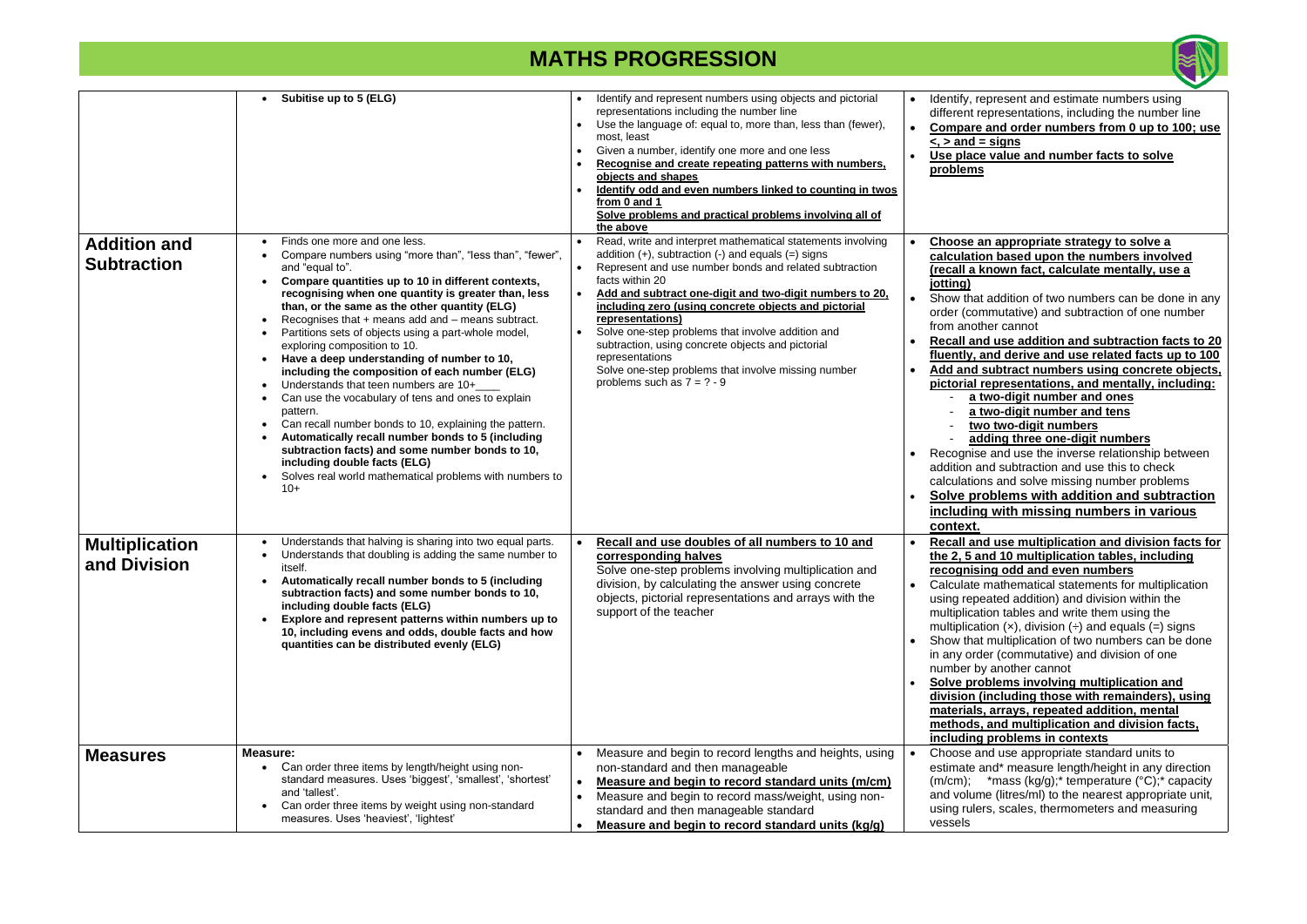|                                         | Can order three items by capacity using non-standard<br>measures. Uses 'full', 'empty', 'half empty'<br>Children can talk about significant times of the day, home<br>time, lunch time etc and then sequence them<br>Children can use language before, after, yesterday, today,<br>tomorrow.<br>Says the days of the week in order<br>Can tell you which day comes before/after a given day                                                                                  | Measure and begin to record capacity and volume using<br>non-standard and then manageable<br>Measure and begin to record standard units<br>(litres/ml)<br>Measure and begin to record time<br>(hours/minutes/second)<br>Compare, describe and solve practical problems for:<br>lengths and heights (for example, long/short,<br>longer/shorter)<br>Compare, describe and solve practical problems for:<br>tall/short, double/half<br>Compare, describe and solve practical problems for:<br>mass/weight (for example, heavy/light, heavier than,<br>lighter than)<br>Compare, describe and solve practical problems for:<br>capacity and volume (for example, full/empty, more<br>than, less than)<br>Compare, describe and solve practical problems for<br>time (for example, quicker, slower, earlier, later)<br>Recognise and use language relating to dates, including<br>days of the week, weeks, months and years<br>Sequence events in chronological order using language<br>(for example, before and after, next, first, today,<br>yesterday, tomorrow, morning, afternoon and evening<br>Tell the time to the hour and half past the hour and draw<br>the hands on a clock face to show these times<br>Recognise and know the value of different<br>denominations of coins and notes | Compare and order lengths, mass, volume/capacity<br>and record the results using $> 0$ , $<$ and $=$<br>Recognise and use symbols for pounds $(E)$ and pence<br>(p)<br>Combine amounts to make a particular value<br>$\bullet$<br>Find different combinations of coins that equal the<br>same amounts of money<br>Compare and sequence intervals of time<br>$\bullet$<br>Tell and write the time to five minutes, including<br>$\bullet$<br>quarter past/to the hour and draw the hands on a<br>clock face to show these times<br>Know the number of minutes in an hour and the<br>$\bullet$<br>number of hours in a day<br>Solve simple problems in a practical context<br>$\bullet$<br>involving addition and subtraction of money of the<br>same unit, including giving change and measures<br>(including time)<br>Recognise 3-D shapes in different orientations; and<br>$\bullet$<br>describe them with increasing accuracy |
|-----------------------------------------|------------------------------------------------------------------------------------------------------------------------------------------------------------------------------------------------------------------------------------------------------------------------------------------------------------------------------------------------------------------------------------------------------------------------------------------------------------------------------|-----------------------------------------------------------------------------------------------------------------------------------------------------------------------------------------------------------------------------------------------------------------------------------------------------------------------------------------------------------------------------------------------------------------------------------------------------------------------------------------------------------------------------------------------------------------------------------------------------------------------------------------------------------------------------------------------------------------------------------------------------------------------------------------------------------------------------------------------------------------------------------------------------------------------------------------------------------------------------------------------------------------------------------------------------------------------------------------------------------------------------------------------------------------------------------------------------------------------------------------------------------------------------------------------|----------------------------------------------------------------------------------------------------------------------------------------------------------------------------------------------------------------------------------------------------------------------------------------------------------------------------------------------------------------------------------------------------------------------------------------------------------------------------------------------------------------------------------------------------------------------------------------------------------------------------------------------------------------------------------------------------------------------------------------------------------------------------------------------------------------------------------------------------------------------------------------------------------------------------------|
| <b>Fractions</b>                        | Understands that halving is sharing into two equal parts.                                                                                                                                                                                                                                                                                                                                                                                                                    | Understand that a fraction can describe part of a<br>whole<br>Understand that a unit fraction represents one equal<br>part of a whole<br>Recognise, find and name a half as one of two equal<br>parts of an object shape or quantity (including measure)<br>Recognise, find and name a quarter as one of four<br>equal parts of an object, shape or quantity (including<br>measure)                                                                                                                                                                                                                                                                                                                                                                                                                                                                                                                                                                                                                                                                                                                                                                                                                                                                                                           | Recognise, find, name and write fractions 1/2 1/4<br>$\bullet$<br>2/4 3/4 and of a length, shape, set of objects or<br><b>quantity</b><br>Write simple fractions for example, $1/2$ of $6 = 3$ and<br>recognise equivalents of $1/2 + 1/4$                                                                                                                                                                                                                                                                                                                                                                                                                                                                                                                                                                                                                                                                                       |
| <b>Position and</b><br><b>Direction</b> | Can follow and give an instruction using positional<br>language (on, in, under, next to, in between, in front,<br>behind).<br>Can use ordinal numbers to describe position in a line.<br>Describes a familiar route using directional language -<br>'through', 'over', 'under', 'forwards', 'backwards', 'right'<br>and 'left'<br>Design a route and explain to a friend<br>$\bullet$<br><b>Pattern</b><br>Continue, copy and recreate repeated patterns (ABBC)<br>$\bullet$ | Describe movement, including whole, half, quarter and<br>three-quarter turns<br>Recognise and create repeating patterns with<br>objects and shapes<br>Describe position and direction                                                                                                                                                                                                                                                                                                                                                                                                                                                                                                                                                                                                                                                                                                                                                                                                                                                                                                                                                                                                                                                                                                         | Order/arrange combinations of mathematical objects<br>in patterns/sequences<br>Use mathematical vocabulary to describe position,<br>$\bullet$<br>direction and movement, including movement in a<br>straight line and distinguishing between rotation<br>as a turn and in terms of right angles for quarter,<br>half and three-quarter turns (clockwise and anti-<br>clockwise)                                                                                                                                                                                                                                                                                                                                                                                                                                                                                                                                                  |
| <b>Shape</b>                            | Explores how many corners and sides basic 2D shapes<br>have. Is beginning to explain if the sides are 'straight' or<br>'curved'<br>Explores how many corners and sides other 2D shapes<br>have.                                                                                                                                                                                                                                                                              | Recognise and name common 2-D shapes, including<br>rectangles (including squares), circles and triangles<br>Recognise and name common 3-D shapes, including<br>cuboids (including cubes), pyramids and spheres                                                                                                                                                                                                                                                                                                                                                                                                                                                                                                                                                                                                                                                                                                                                                                                                                                                                                                                                                                                                                                                                                | Identify and describe the properties of 2-D shapes,<br>including the number of sides and line symmetry in a<br>vertical line                                                                                                                                                                                                                                                                                                                                                                                                                                                                                                                                                                                                                                                                                                                                                                                                     |

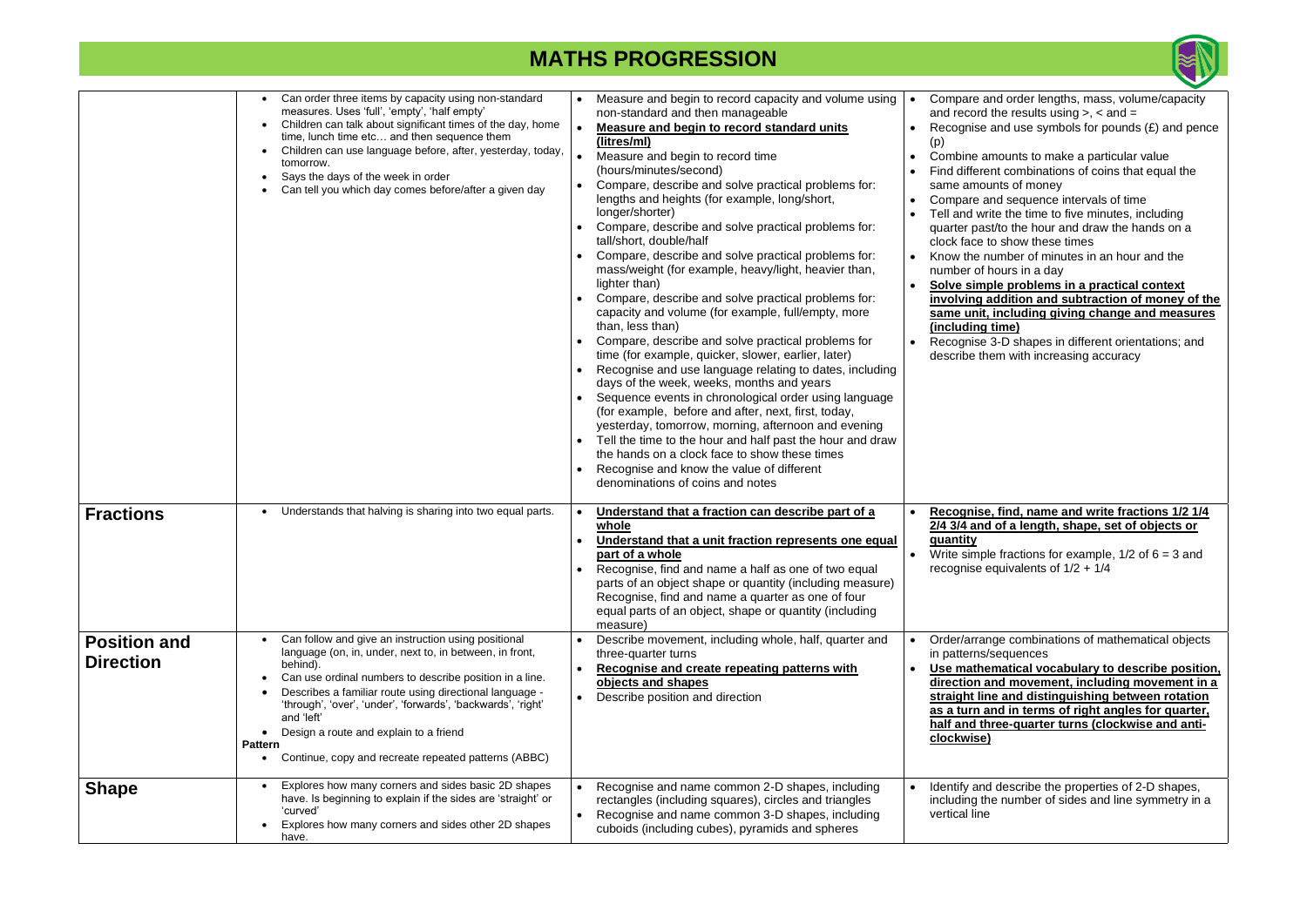#### • **Compare and sort objects, numbers and common 2** Shapes and everyday objects

nd construct simple pictograms, tally charts, rams and simple tables

her simple questions by counting the objects in each category and sorting the by quantity

|                   | Compose and decompose 2D shapes so that children<br>recognise a shape can have other shapes within it, just as<br>numbers can. Combines shapes to make pictures<br>Can identify a circle, square, triangle, rectangle, semi-<br>circle, oval diamond.<br>Explores which shapes will roll and which will slide and is<br>beginning to explain why using the vocabulary 'curved'<br>and 'flat'.<br>Recognise that the faces on a 3D shape often comprise of<br>2D shapes.<br>Recognises 3D shapes in the environment.<br>Can recognise and name; cone, sphere, cube, cuboid,<br>cylinder, pyramid. |                                                                                                                                                                                                                                                                                                           | Identify and<br>including th<br>Identify 2-D<br>example, a<br>pyramid<br>Compare a<br>2-D and 3- |
|-------------------|--------------------------------------------------------------------------------------------------------------------------------------------------------------------------------------------------------------------------------------------------------------------------------------------------------------------------------------------------------------------------------------------------------------------------------------------------------------------------------------------------------------------------------------------------------------------------------------------------|-----------------------------------------------------------------------------------------------------------------------------------------------------------------------------------------------------------------------------------------------------------------------------------------------------------|--------------------------------------------------------------------------------------------------|
| <b>Statistics</b> |                                                                                                                                                                                                                                                                                                                                                                                                                                                                                                                                                                                                  | Sort objects, numbers and shapes to a given<br>criterion and their own<br>Present and interpret data in block diagrams using<br>practical equipment<br>Ask and answer simple questions by counting the<br>number of objects in each category<br>Ask and answer questions by comparing<br>categorical data | Interpret ar<br>block diagr<br>Ask and an<br>number of<br>categories<br>Ask and a<br>comparing   |

**nswer questions about totalling and comparing categorical data**

### equent year's content • **Count from 0 in multiples of 4, 8, 50 and 100; finding 10 or 100 more or less than a given**

the place value of each digit in a three-digit undreds, tens, ones) and order numbers up to 1000 epresent and estimate numbers using epresentations **write numbers to at least 1000 in** and in words • **Solve number problems and practical problems involving these ideas**

**<u>ubtract numbers mentally, including:</u> a**-digit number and ones **a**-digit number and tens **a**-digit number and hundreds

|                                           |                                                                                                                                                                                                                                                                                                                                                                                                                                                                                                                                                                                                                                                                                                                                                                                                                         | <b>Year 2</b>                                                                                                                                                                                                                                                                                                                                                                                                                                                                                   |                                                                                                                                                                           |
|-------------------------------------------|-------------------------------------------------------------------------------------------------------------------------------------------------------------------------------------------------------------------------------------------------------------------------------------------------------------------------------------------------------------------------------------------------------------------------------------------------------------------------------------------------------------------------------------------------------------------------------------------------------------------------------------------------------------------------------------------------------------------------------------------------------------------------------------------------------------------------|-------------------------------------------------------------------------------------------------------------------------------------------------------------------------------------------------------------------------------------------------------------------------------------------------------------------------------------------------------------------------------------------------------------------------------------------------------------------------------------------------|---------------------------------------------------------------------------------------------------------------------------------------------------------------------------|
|                                           | Previous year's content                                                                                                                                                                                                                                                                                                                                                                                                                                                                                                                                                                                                                                                                                                                                                                                                 | Year 2 content                                                                                                                                                                                                                                                                                                                                                                                                                                                                                  | Subs                                                                                                                                                                      |
| <b>Number and</b><br><b>Place Value</b>   | Count to and across 100, forwards and backwards, beginning<br>with 0 or 1, or from any given number<br>Count in multiples of twos, fives and tens<br>Read and write numbers to 100 in numerals<br>Read and write numbers from 1 to 20 in numerals and words<br>Begin to recognise the place value of numbers beyond 20<br>(tens and ones)<br>Identify and represent numbers using objects and pictorial<br>representations including the number line<br>Use the language of: equal to, more than, less than (fewer),<br>most, least<br>Given a number, identify one more and one less<br>Recognise and create repeating patterns with numbers,<br>objects and shapes<br>Identify odd and even numbers linked to counting in twos<br>from 0 and 1<br>Solve problems and practical problems involving all of<br>the above | Count in steps of 2, 3, and 5 from 0, and in tens from<br>any number, forward and backward<br>Read and write numbers to at least 100 in numerals and<br>in words<br>Recognise the place value of each digit in a two-digit<br>number (tens, ones)<br>Identify, represent and estimate numbers using different<br>representations, including the number line<br>Compare and order numbers from 0 up to 100; use<br>$\le$ , $>$ and = signs<br>Use place value and number facts to solve problems | <b>Count from</b><br>finding 10<br>number<br>Recognise<br>number (h<br>Compare a<br>Identify, re<br>different re<br><b>Read and</b><br>numerals<br>Solve num<br>involving |
| <b>Addition and</b><br><b>Subtraction</b> | Read, write and interpret mathematical statements involving<br>addition $(+)$ , subtraction $(-)$ and equals $(=)$ signs<br>Represent and use number bonds and related subtraction<br>facts within 20                                                                                                                                                                                                                                                                                                                                                                                                                                                                                                                                                                                                                   | Choose an appropriate strategy to solve a<br>calculation based upon the numbers involved (recall<br>a known fact, calculate mentally, use a jotting)                                                                                                                                                                                                                                                                                                                                            | Add and s<br>a three<br>a three<br>a three                                                                                                                                |



d describe the properties of 3-D shapes, ne number of edges, vertices and faces If also shapes on the surface of 3-D shapes, [for circle on a cylinder and a triangle on a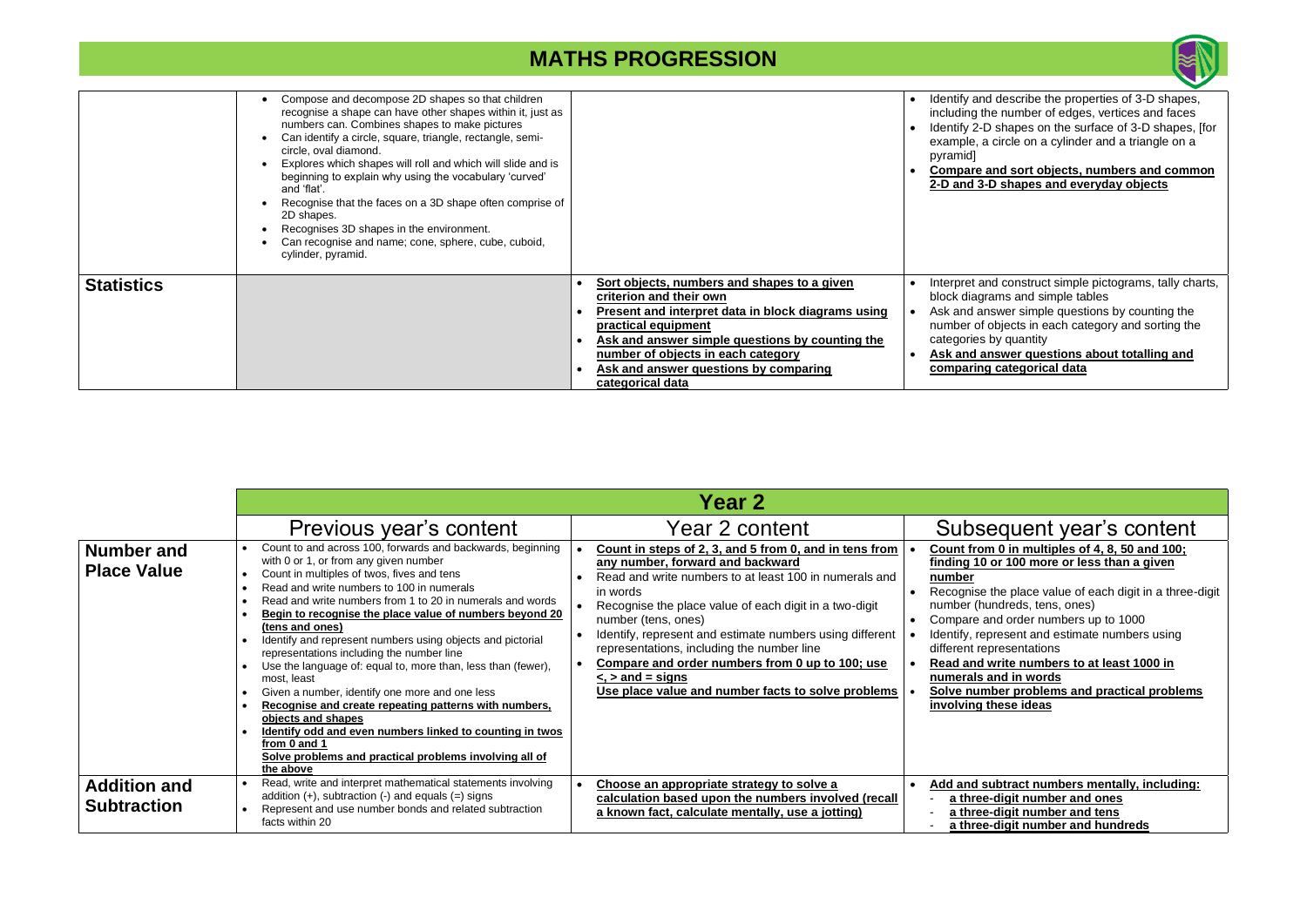**I** calculate mathematical statements for **multiplication and division using the multiplication tables that they know, including for two-digit**  times one-digit numbers, using mental **and progressing to efficient written methods**

lems involving multiplication and division, umber problems, including integer scaling and correspondence problems in which n e connected to m objects

• **Recall and use multiplication and division facts for the 3x's multiplication tables**

| pictorial representations, and mentally, including:<br>a two-digit number and ones<br>a two-digit number and tens<br>two two-digit numbers<br>adding three one-digit numbers<br>Recognise and use the inverse relationship between<br>addition and subtraction and use this to check<br>calculations and solve missing number problems<br>Solve problems with addition and subtraction<br>including with missing numbers in various context.<br>Recall and use multiplication and division facts for<br>the 2, 5 and 10 multiplication tables, including<br>recognising odd and even numbers<br>Calculate mathematical statements for multiplication<br>using repeated addition) and division within the<br>multiplication tables and write them using the<br>multiplication $(x)$ , division $\left(\div\right)$ and equals $\left(\equiv\right)$ signs<br>Show that multiplication of two numbers can be done in<br>any order (commutative) and division of one number by<br>another cannot<br>Solve problems involving multiplication and<br>division (including those with remainders), using<br>materials, arrays, repeated addition, mental<br>methods, and multiplication and division facts,<br>including problems in contexts |                                                                                                        | operations to<br>Solve proble<br>using numbe<br>addition and<br>Recall and u<br>the 3x's mul<br>Recall and u<br>the 4 x's mu<br>Recall and u<br>the 8x's mul<br><b>Write and ca</b><br>multiplicatio<br>tables that t<br>numbers tin<br>and progres<br>solve probler<br>missing num<br>problems an<br>objects are c                                                              |
|----------------------------------------------------------------------------------------------------------------------------------------------------------------------------------------------------------------------------------------------------------------------------------------------------------------------------------------------------------------------------------------------------------------------------------------------------------------------------------------------------------------------------------------------------------------------------------------------------------------------------------------------------------------------------------------------------------------------------------------------------------------------------------------------------------------------------------------------------------------------------------------------------------------------------------------------------------------------------------------------------------------------------------------------------------------------------------------------------------------------------------------------------------------------------------------------------------------------------------------|--------------------------------------------------------------------------------------------------------|----------------------------------------------------------------------------------------------------------------------------------------------------------------------------------------------------------------------------------------------------------------------------------------------------------------------------------------------------------------------------------|
| Choose and use appropriate standard units to estimate<br>and* measure length/height in any direction (m/cm);<br>*mass ( $kg/g$ );* temperature ( $°C$ );* capacity and volume<br>(litres/ml) to the nearest appropriate unit, using rulers,<br>scales, thermometers and measuring vessels<br>Compare and order lengths, mass, volume/capacity and<br>record the results using $>$ , $<$ and $=$<br>Recognise and use symbols for pounds $(E)$ and pence<br>(p)<br>Combine amounts to make a particular value<br>Find different combinations of coins that equal the same<br>amounts of money<br>Compare and sequence intervals of time<br>Tell and write the time to five minutes, including quarter<br>past/to the hour and draw the hands on a clock face to<br>show these times<br>Know the number of minutes in an hour and the number<br>of hours in a day<br>Solve simple problems in a practical context                                                                                                                                                                                                                                                                                                                        |                                                                                                        | measure, cor<br>(m/cm/mm);<br>mass (kg/g);<br><u>volume/capa</u><br>Measure the p<br><b>Add and subt</b><br>using both £<br><b>Tell and write</b><br>including using<br>and 24-hour c<br>Estimate and<br>nearest minute<br>seconds, minu<br>as $a.m./p.m.,$<br>Record and co<br>hours and o'cl<br>Use vocabula<br>noon and mid<br>Know the num<br>days in each r<br>Compare dura |
|                                                                                                                                                                                                                                                                                                                                                                                                                                                                                                                                                                                                                                                                                                                                                                                                                                                                                                                                                                                                                                                                                                                                                                                                                                        | Add and subtract numbers using concrete objects,<br>involving addition and subtraction of money of the | fluently, and derive and use related facts up to 100                                                                                                                                                                                                                                                                                                                             |



ubtract numbers with up to three digits, efficient written methods of columnar nd subtraction

he answer to a calculation and use inverse to check answers

blems, including missing number problems, nber facts, place value, and more complex

nd subtraction

• **Recall and use multiplication and division facts for the 4 x's multiplication tables**

**ubtract amounts of money to give change, using both £ and p in practical contexts**

rite the time from an analogue clock

 $\frac{1}{2}$  Roman numerals from I to XII, and 12-hour ar clocks

nd read time with increasing accuracy to the nute; record and compare time in terms of ninutes, hours and o'clock; use vocabulary such n., morning, afternoon, noon and midnight

I compare time in terms of seconds, minutes, o'clock

ulary such as a.m./p.m., morning, afternoon, nidnight

umber of seconds in a minute and the number of ch month, year and leap year

lurations of events, for example to calculate the by particular events or tasks

• **Recall and use multiplication and division facts for the 8x's multiplication tables**

#### • **measure, compare, add and subtract: lengths**

**pacity (I/ml)** 

e perimeter of simple 2-D shapes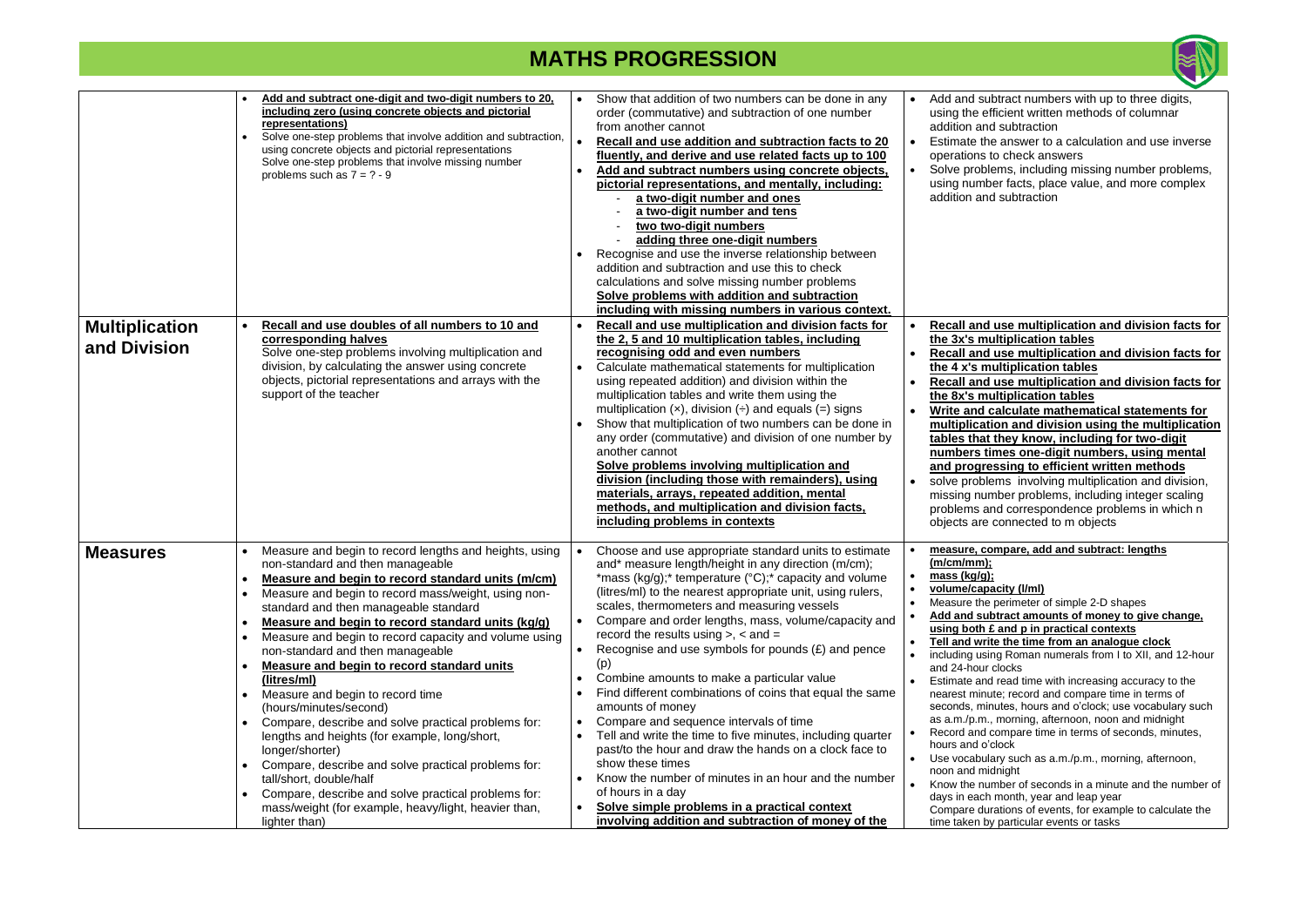|                                         | Compare, describe and solve practical problems for:<br>capacity and volume (for example, full/empty, more<br>than, less than)<br>Compare, describe and solve practical problems for time<br>(for example, quicker, slower, earlier, later)<br>Recognise and use language relating to dates, including<br>$\bullet$<br>days of the week, weeks, months and years<br>Sequence events in chronological order using language<br>(for example, before and after, next, first, today,<br>yesterday, tomorrow, morning, afternoon and evening<br>Tell the time to the hour and half past the hour and draw<br>the hands on a clock face to show these times<br>Recognise and know the value of different<br>$\bullet$<br>denominations of coins and notes | same unit, including giving change and measures<br>(including time)<br>Recognise 3-D shapes in different orientations; and<br>describe them with increasing accuracy                                                                                                                                                                                                                                                                                              |                                                                                                                                                                                                                                                                                               |
|-----------------------------------------|----------------------------------------------------------------------------------------------------------------------------------------------------------------------------------------------------------------------------------------------------------------------------------------------------------------------------------------------------------------------------------------------------------------------------------------------------------------------------------------------------------------------------------------------------------------------------------------------------------------------------------------------------------------------------------------------------------------------------------------------------|-------------------------------------------------------------------------------------------------------------------------------------------------------------------------------------------------------------------------------------------------------------------------------------------------------------------------------------------------------------------------------------------------------------------------------------------------------------------|-----------------------------------------------------------------------------------------------------------------------------------------------------------------------------------------------------------------------------------------------------------------------------------------------|
| <b>Fractions</b>                        | Understand that a fraction can describe part of a<br>whole<br>Understand that a unit fraction represents one equal<br>part of a whole<br>Recognise, find and name a half as one of two equal<br>parts of an object shape or quantity (including measure)<br>Recognise, find and name a quarter as one of four equal<br>parts of an object, shape or quantity (including measure)                                                                                                                                                                                                                                                                                                                                                                   | Recognise, find, name and write fractions 1/2 1/4 2/4<br>3/4 and of a length, shape, set of objects or quantity<br>Write simple fractions for example, $1/2$ of $6 = 3$ and<br>recognise equivalents of $1/2 + 1/4$                                                                                                                                                                                                                                               | Count up a<br>tenths arise<br>parts and in<br><u>quantities k</u><br>Recognise,<br>$\bullet$<br>set of objec<br>fractions w<br>Recognise a<br>fractions and<br>denominato<br>Recognise<br>$\bullet$<br>fractions w<br>Add and sub<br>within one w<br>Compare ar<br>denominato<br>Solve proble |
| <b>Position and</b><br><b>Direction</b> | Describe movement, including whole, half, quarter and<br>three-quarter turns<br>Recognise and create repeating patterns with<br>objects and shapes<br>Describe position and direction                                                                                                                                                                                                                                                                                                                                                                                                                                                                                                                                                              | Order/arrange combinations of mathematical objects in<br>patterns/sequences<br>Use mathematical vocabulary to describe position,<br>direction and movement, including movement in a<br>straight line and distinguishing between rotation as<br>a turn and in terms of right angles for quarter, half<br>and three-quarter turns (clockwise and anti-<br>clockwise)                                                                                                |                                                                                                                                                                                                                                                                                               |
| <b>Shape</b>                            | Recognise and name common 2-D shapes, including<br>rectangles (including squares), circles and triangles<br>Recognise and name common 3-D shapes, including<br>cuboids (including cubes), pyramids and spheres                                                                                                                                                                                                                                                                                                                                                                                                                                                                                                                                     | Identify and describe the properties of 2-D shapes,<br>including the number of sides and line symmetry in a<br>vertical line<br>Identify and describe the properties of 3-D shapes,<br>including the number of edges, vertices and faces<br>Identify 2-D shapes on the surface of 3-D shapes, [for<br>example, a circle on a cylinder and a triangle on a<br>pyramid]<br>Compare and sort objects, numbers and common 2-<br>D and 3-D shapes and everyday objects | Draw 2-D sh<br>modelling m<br>Recognise 3<br>$\bullet$<br>describe the<br>Recognise a<br>$\bullet$<br>associate ar<br><b>Identify rigl</b><br>$\bullet$<br>angles mak<br>of a turn an<br>whether an<br>right angle<br>Identify hori:<br>lines in relat                                        |



and down in tenths; recognise that **the from dividing an object into 10 equal** in dividing one-digit numbers or **by 10 e, find and write fractions of a discrete set of objects: unit fractions and non-unit fractions with small denominators** and use fractions as numbers: unit nd non-unit fractions with small tors • **Recognise and show, using diagrams, equivalent fractions with small denominators** ubtract fractions with the same denominator

whole (e.g.  $5/7 + 1/7 = 6/7$ ) and order unit fractions with the same tor

lems that involve all of the above

shapes and make 3-D shapes using materials;

3-D shapes in different orientations; and em with increasing accuracy

angles as a property of shape and angles with turning

**ght angles, recognise that two right angles make a half-turn, three make three quarters nd four a complete turn; identify <u>Ingles are greater than or less than a</u>** 

rizontal, vertical, perpendicular and parallel ation to other lines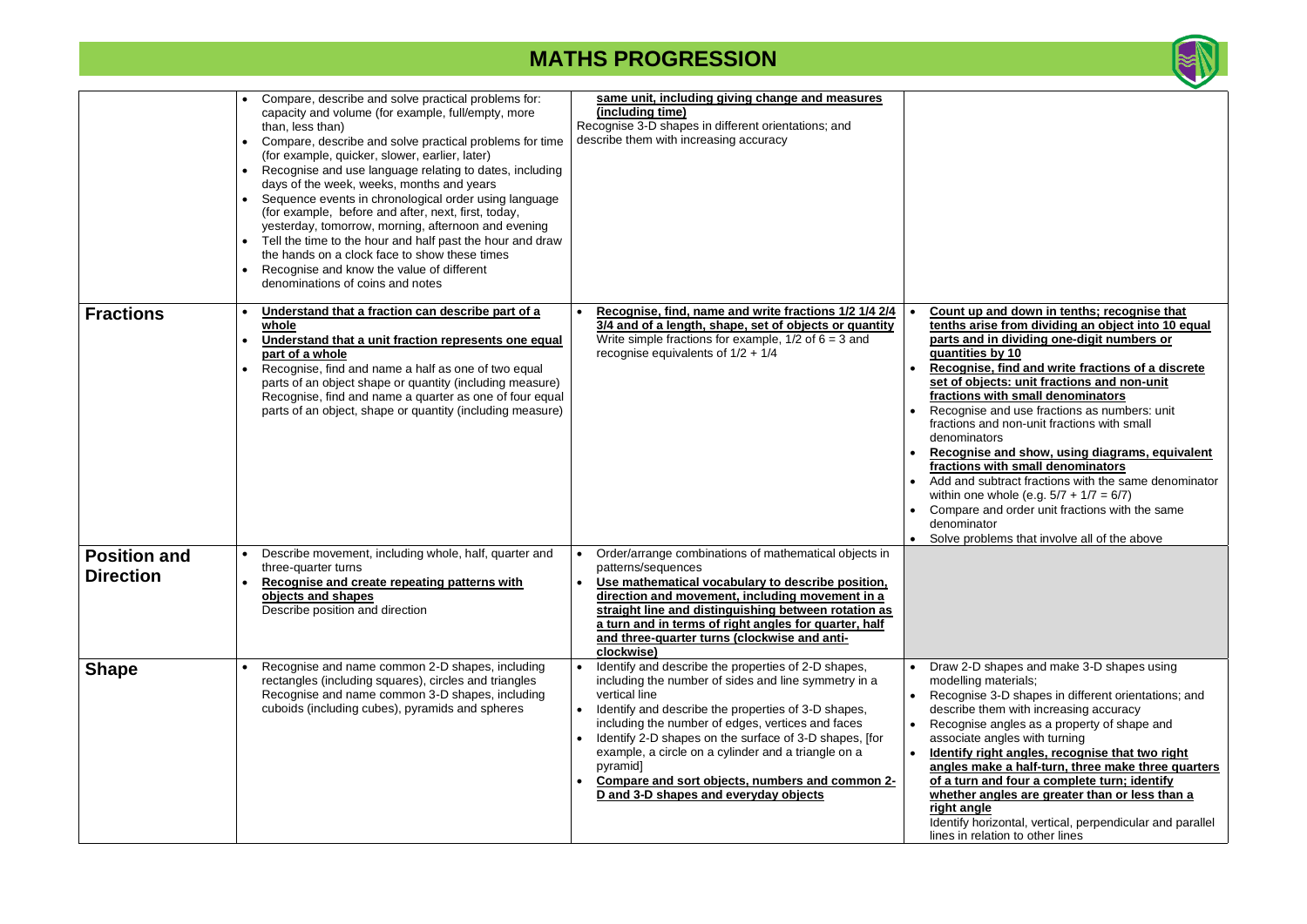| Statistics (Data) | Sort objects, numbers and shapes to a given<br>criterion and their own                  | Interpret and construct simple pictograms, tally charts,<br>block diagrams and simple tables | Interpret a<br>pictogram |
|-------------------|-----------------------------------------------------------------------------------------|----------------------------------------------------------------------------------------------|--------------------------|
|                   | Present and interpret data in block diagrams using                                      | Ask and answer simple questions by counting the                                              | Solve one                |
|                   | practical equipment<br>Ask and answer simple questions by counting the                  | number of objects in each category and sorting the<br>categories by quantity                 | many more<br>information |
|                   | number of objects in each category<br>Ask and answer questions by comparing categorical | Ask and answer questions about totalling and<br>comparing categorical data                   | pictograms               |
|                   | data                                                                                    |                                                                                              |                          |

#### • **Interpret and present data using bar charts, pictograms and tables**

Solve one-step and two-step questions such as 'How many more?' and 'How many fewer?' using information presented in scaled bar charts and pictograms and tables

|                                           |                                                                                                                                                                                                                                                                                                                                                                                                                                                                                                                                                                                                                                                                                                                                                                                                                                                                                                                     | <b>Year 3</b>                                                                                                                                                                                                                                                                                                                                                                                                                                                                                                          |                                                                                                                                                                                                                                                                                                                                                                                                                                                                                                                                                                                                                                                                                                                                                                                               |
|-------------------------------------------|---------------------------------------------------------------------------------------------------------------------------------------------------------------------------------------------------------------------------------------------------------------------------------------------------------------------------------------------------------------------------------------------------------------------------------------------------------------------------------------------------------------------------------------------------------------------------------------------------------------------------------------------------------------------------------------------------------------------------------------------------------------------------------------------------------------------------------------------------------------------------------------------------------------------|------------------------------------------------------------------------------------------------------------------------------------------------------------------------------------------------------------------------------------------------------------------------------------------------------------------------------------------------------------------------------------------------------------------------------------------------------------------------------------------------------------------------|-----------------------------------------------------------------------------------------------------------------------------------------------------------------------------------------------------------------------------------------------------------------------------------------------------------------------------------------------------------------------------------------------------------------------------------------------------------------------------------------------------------------------------------------------------------------------------------------------------------------------------------------------------------------------------------------------------------------------------------------------------------------------------------------------|
|                                           | Previous year's content                                                                                                                                                                                                                                                                                                                                                                                                                                                                                                                                                                                                                                                                                                                                                                                                                                                                                             | Year 3 content                                                                                                                                                                                                                                                                                                                                                                                                                                                                                                         | Subsequent year's content                                                                                                                                                                                                                                                                                                                                                                                                                                                                                                                                                                                                                                                                                                                                                                     |
| <b>Number and</b><br><b>Place Value</b>   | Count in steps of 2, 3, and 5 from 0, and in tens from<br>any number, forward and backward<br>Read and write numbers to at least 100 in numerals and<br>in words<br>Recognise the place value of each digit in a two-digit<br>number (tens, ones)<br>Identify, represent and estimate numbers using different<br>representations, including the number line<br>Compare and order numbers from 0 up to 100; use<br>$\le$ , $>$ and = signs<br>Use place value and number facts to solve problems                                                                                                                                                                                                                                                                                                                                                                                                                     | Count from 0 in multiples of 4, 8, 50 and 100; finding<br>10 or 100 more or less than a given number<br>Recognise the place value of each digit in a three-digit<br>number (hundreds, tens, ones)<br>Compare and order numbers up to 1000<br>Identify, represent and estimate numbers using different<br>representations<br>Read and write numbers to at least 1000 in numerals<br>and in words<br>Solve number problems and practical problems<br>involving these ideas                                               | Count in multiples of 6, 7, 9, 25 and 1000<br>Find 1000 more or less than a given number<br>$\bullet$<br>Count backwards through zero to include negative<br>numbers<br>Recognise the place value of each digit in a four-digit<br>$\bullet$<br>number (thousands, hundreds, tens, and ones)<br>Order and compare numbers beyond 1000<br>$\bullet$<br>Identify, represent and estimate numbers using<br>different representations<br>Round any number to the nearest 10, 100 or 1000<br>$\bullet$<br>Solve number and practical problems that involve all<br>$\bullet$<br>of the above and with increasingly large positive<br>numbers<br>Read Roman numerals to 100 (I to C) and understand<br>how, over time, the numeral system changed to<br>include the concept of zero and place value. |
| <b>Addition and</b><br><b>Subtraction</b> | Choose an appropriate strategy to solve a<br>calculation based upon the numbers involved (recall<br>a known fact, calculate mentally, use a jotting)<br>Show that addition of two numbers can be done in any<br>order (commutative) and subtraction of one number from $\cdot$<br>another cannot<br>Recall and use addition and subtraction facts to 20<br>fluently, and derive and use related facts up to 100<br>Add and subtract numbers using concrete objects,<br>pictorial representations, and mentally, including:<br>a two-digit number and ones<br>a two-digit number and tens<br>two two-digit numbers<br>adding three one-digit numbers<br>Recognise and use the inverse relationship between<br>addition and subtraction and use this to check<br>calculations and solve missing number problems<br>Solve problems with addition and subtraction<br>including with missing numbers in various context. | Add and subtract numbers mentally, including:<br>a three-digit number and ones<br>a three-digit number and tens<br>a three-digit number and hundreds<br>Add and subtract numbers with up to three digits, using<br>the efficient written methods of columnar addition and<br>subtraction<br>Estimate the answer to a calculation and use inverse<br>operations to check answers<br>Solve problems, including missing number problems,<br>using number facts, place value, and more complex<br>addition and subtraction | Add and subtract numbers with up to 4 digits using the<br>efficient written methods of columnar addition and<br>subtraction where appropriate<br>Estimate and use inverse operations to check<br>$\bullet$<br>answers to a calculation<br><b>Solve addition and subtraction two-step</b><br>$\bullet$<br>problems in contexts, deciding which<br>operations and methods to use and why                                                                                                                                                                                                                                                                                                                                                                                                        |
| <b>Multiplication</b><br>and Division     | Recall and use multiplication and division facts for<br>the 2, 5 and 10 multiplication tables, including<br>recognising odd and even numbers                                                                                                                                                                                                                                                                                                                                                                                                                                                                                                                                                                                                                                                                                                                                                                        | Recall and use multiplication and division facts for<br>the 3x's multiplication tables<br>Recall and use multiplication and division facts for<br>the 4 x's multiplication tables                                                                                                                                                                                                                                                                                                                                      | Recall multiplication and division facts for<br>$\bullet$<br>multiplication tables up to $12 \times 12$                                                                                                                                                                                                                                                                                                                                                                                                                                                                                                                                                                                                                                                                                       |

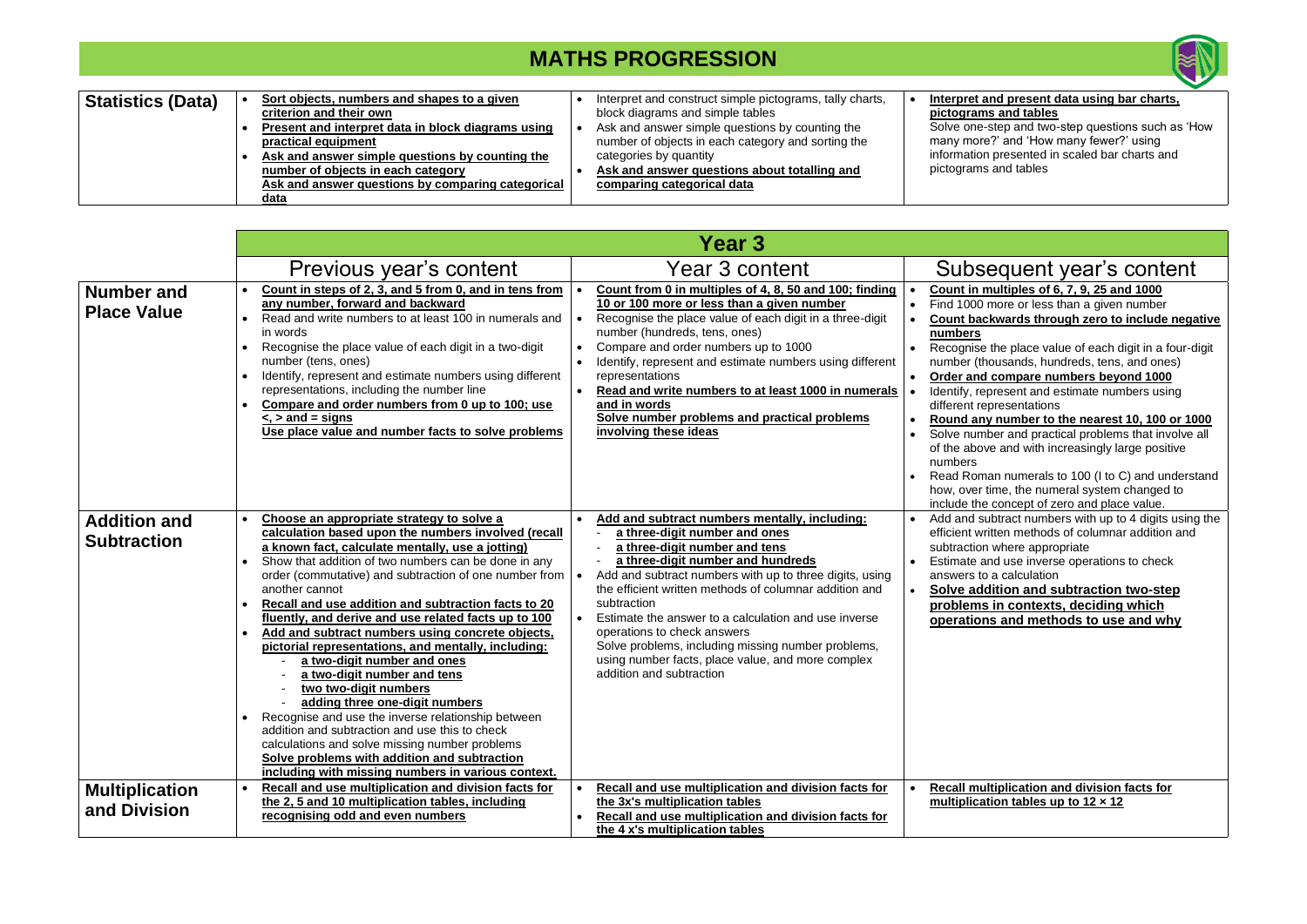|                                   | Calculate mathematical statements for multiplication<br>using repeated addition) and division within the<br>multiplication tables and write them using the<br>multiplication $(x)$ , division $\left(\div\right)$ and equals $\left(\equiv\right)$ signs<br>Show that multiplication of two numbers can be done in<br>any order (commutative) and division of one number by<br>another cannot<br>Solve problems involving multiplication and division<br>(including those with remainders), using materials,<br>arrays, repeated addition, mental methods, and<br>multiplication and division facts, including problems<br>in contexts                                                                                                                                                                                                                                                                                                                                                                                                                                                                                                           | <b>Recall and use multiplication and division facts for</b><br>the 8x's multiplication tables<br>Write and calculate mathematical statements for<br>multiplication and division using the multiplication<br>tables that they know, including for two-digit<br>numbers times one-digit numbers, using mental and<br>progressing to efficient written methods<br>solve problems involving multiplication and division,<br>missing number problems, including integer scaling<br>problems and correspondence problems in which n<br>objects are connected to m objects                                                                                                                                                                                                                                                                                                                                                                                                                                                 | Use place<br>and divide<br>dividing by<br>Recognise<br>mental cal<br>Multiply tw<br>digit numb<br>Solve prob<br>including u<br>multiplicat<br>connected                                                  |
|-----------------------------------|--------------------------------------------------------------------------------------------------------------------------------------------------------------------------------------------------------------------------------------------------------------------------------------------------------------------------------------------------------------------------------------------------------------------------------------------------------------------------------------------------------------------------------------------------------------------------------------------------------------------------------------------------------------------------------------------------------------------------------------------------------------------------------------------------------------------------------------------------------------------------------------------------------------------------------------------------------------------------------------------------------------------------------------------------------------------------------------------------------------------------------------------------|---------------------------------------------------------------------------------------------------------------------------------------------------------------------------------------------------------------------------------------------------------------------------------------------------------------------------------------------------------------------------------------------------------------------------------------------------------------------------------------------------------------------------------------------------------------------------------------------------------------------------------------------------------------------------------------------------------------------------------------------------------------------------------------------------------------------------------------------------------------------------------------------------------------------------------------------------------------------------------------------------------------------|----------------------------------------------------------------------------------------------------------------------------------------------------------------------------------------------------------|
| <b>Measures</b>                   | Choose and use appropriate standard units to estimate<br>and* measure length/height in any direction (m/cm);<br>*mass (kg/g);* temperature ( $^{\circ}$ C);* capacity and volume<br>(litres/ml) to the nearest appropriate unit, using rulers,<br>scales, thermometers and measuring vessels<br>Compare and order lengths, mass, volume/capacity and<br>record the results using $>$ , $<$ and $=$<br>Recognise and use symbols for pounds $(E)$ and pence<br>(p)<br>Combine amounts to make a particular value<br>Find different combinations of coins that equal the same<br>amounts of money<br>Compare and sequence intervals of time<br>Tell and write the time to five minutes, including quarter<br>past/to the hour and draw the hands on a clock face to<br>show these times<br>Know the number of minutes in an hour and the number<br>of hours in a day<br>Solve simple problems in a practical context<br>involving addition and subtraction of money of the<br>same unit, including giving change and measures<br>(including time)<br>Recognise 3-D shapes in different orientations; and<br>describe them with increasing accuracy | measure, compare, add and subtract: lengths<br>(m/cm/mm);<br>mass (kg/g);<br>volume/capacity (I/ml)<br>Measure the perimeter of simple 2-D shapes<br>Add and subtract amounts of money to give change.<br>using both £ and p in practical contexts<br>Tell and write the time from an analogue clock<br>including using Roman numerals from I to XII, and 12-hour<br>$\bullet$<br>and 24-hour clocks<br>Estimate and read time with increasing accuracy to the<br>nearest minute; record and compare time in terms of<br>seconds, minutes, hours and o'clock; use vocabulary such as<br>a.m./p.m., morning, afternoon, noon and midnight<br>Record and compare time in terms of seconds, minutes,<br>hours and o'clock<br>Use vocabulary such as a.m./p.m., morning, afternoon, noon<br>and midnight<br>Know the number of seconds in a minute and the number of<br>days in each month, year and leap year<br>Compare durations of events, for example to calculate the time<br>taken by particular events or tasks | <b>Convert be</b><br>kilometre t<br>Measure ar<br>(including s<br>Estimate, c<br>including m<br>Find the are<br>Read, write<br>12 and 24-<br>Solve probl<br>minutes to                                   |
| <b>Fractions with</b><br>decimals | Recognise, find, name and write fractions 1/2 1/4 2/4<br>3/4 and of a length, shape, set of objects or quantity<br>Write simple fractions for example, $1/2$ of $6 = 3$ and<br>recognise equivalents of $1/2 + 1/4$                                                                                                                                                                                                                                                                                                                                                                                                                                                                                                                                                                                                                                                                                                                                                                                                                                                                                                                              | Count up and down in tenths; recognise that tenths<br>arise from dividing an object into 10 equal parts and<br>in dividing one-digit numbers or quantities by 10<br>Recognise, find and write fractions of a discrete set<br>of objects: unit fractions and non-unit fractions with<br>small denominators<br>Recognise and use fractions as numbers: unit fractions<br>$\bullet$<br>and non-unit fractions with small denominators<br>Recognise and show, using diagrams, equivalent<br>fractions with small denominators<br>Add and subtract fractions with the same denominator<br>within one whole (e.g. $5/7 + 1/7 = 6/7$ )<br>Compare and order unit fractions with the same<br>$\bullet$<br>denominator<br>Solve problems that involve all of the above                                                                                                                                                                                                                                                       | <b>Count up</b><br>hundredtl<br>hundred a<br>Solve prob<br>to calculat<br>quantities,<br>answer is<br>Identify, na<br>equivalen<br>tenths and<br>Add and s<br>Recognise<br>number of<br>Recognise<br>3/4 |



value, known and derived facts to multiply mentally, including: multiplying by 0 and 1; y 1; multiplying together three numbers

- and use factor pairs and commutativity in **lculations**
- vo-digit and three-digit numbers by a oneber using formal written layout
- blems involving multiplying and adding,
- using the distributive law and harder
- tion problems such as which n objects are d to m objects.

#### etween different units of measure (e.g. **<u>ko metre; hour to minute)</u>**

- nd calculate the perimeter of a rectilinear figure squares) in centimetres and metres
- compare and calculate different measures,
- including pounds and pence
- ea of rectilinear shapes by counting
- and convert time between analogue and digital hour clocks
- lems involving converting from hours to minutes; seconds; years to months; weeks to days

#### and down in hundredths; recognise that **hs arise when dividing an object by a** and dividing tenths by ten

blems involving increasingly harder fractions te quantities, and fractions to divide antitivies mon-unit fractions where the a whole number

#### ame and write and know common **at fractions of a given fraction, including** I hundredths

- ubtract fractions with the same denominator and write decimal equivalents of any
- f tenths or hundredths
- and write decimal equivalents to  $1/4$ ;  $1/2$ ;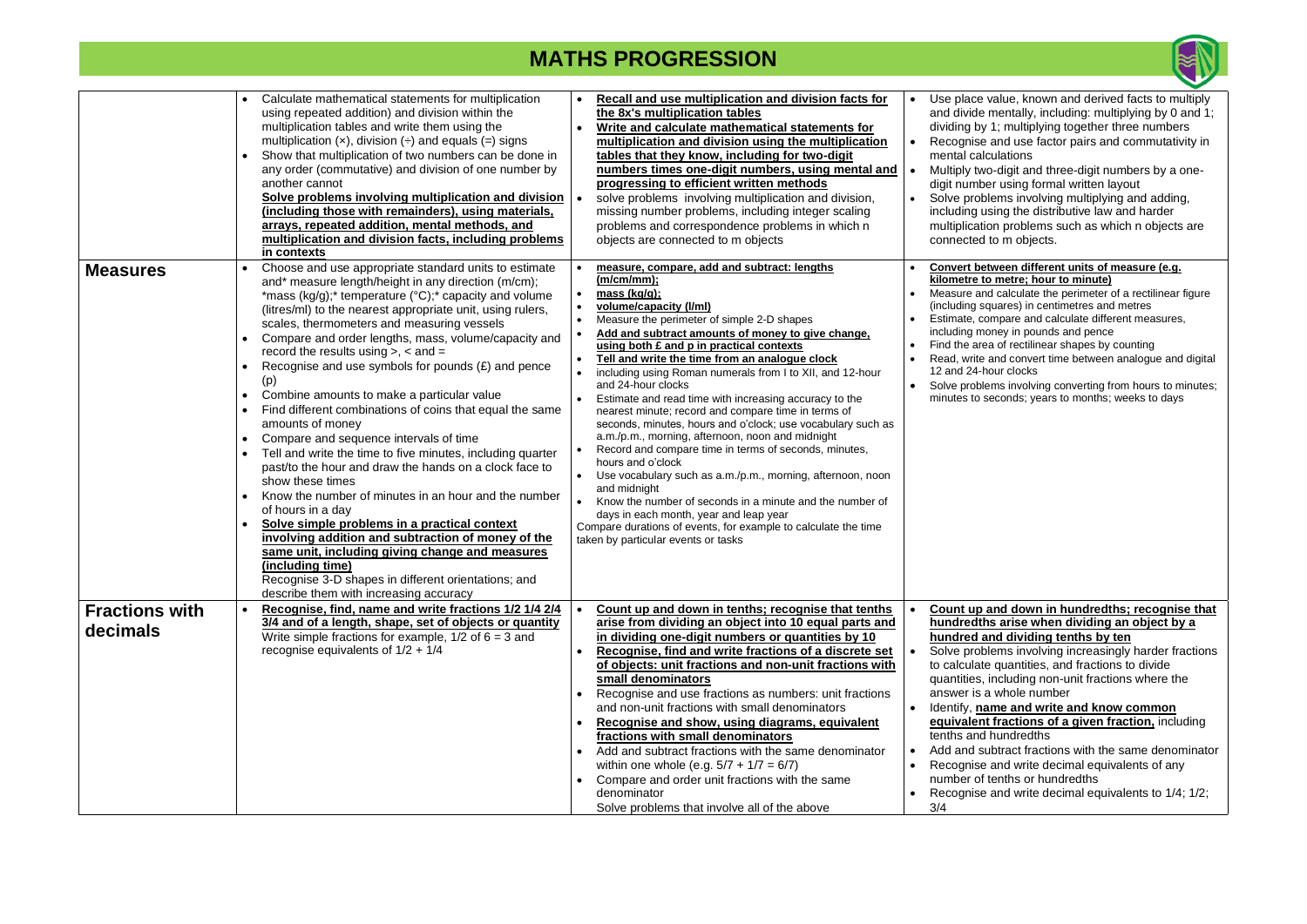#### • **Round decimals with one decimal place to the hole number**

humbers with the same number of decimal to two decimal places

• **Solve simple measure and money problems inditions and decimals to two decimal** 

bositions on a 2-D grid as coordinates in the ant

novements between positions as s of a given unit to the left/right and

**<u>Fied points and draw sides to complete a</u> given polygon**

and classify geometric shapes, including **rals and triangles, based on their** 

*and sizes* ute and obtuse angles and compare and es up to two right angles by size

**nes of symmetry in 2-D shapes presented in orientations** 

a simple symmetric figure with respect to a e of symmetry

nd present discrete data using bar charts uous data using line graphs **Solve comparison, sum and difference problems underation presented in bar charts, s**, tables and simple line graphs

### equent year's content

|                                         |                                                                                                                                                                                                                                                                                                                                                                                                                                                                   |                                                                                                                                                                                                                                                                                                                                                                                                                                                                                                                                                                            | Find the eff<br>$\bullet$<br>by 10 and '<br>answer as<br><b>Round ded</b><br>nearest wh<br>Compare n<br>places up t<br>Solve simp<br>involving f<br><b>places</b> |
|-----------------------------------------|-------------------------------------------------------------------------------------------------------------------------------------------------------------------------------------------------------------------------------------------------------------------------------------------------------------------------------------------------------------------------------------------------------------------------------------------------------------------|----------------------------------------------------------------------------------------------------------------------------------------------------------------------------------------------------------------------------------------------------------------------------------------------------------------------------------------------------------------------------------------------------------------------------------------------------------------------------------------------------------------------------------------------------------------------------|-------------------------------------------------------------------------------------------------------------------------------------------------------------------|
| <b>Position and</b><br><b>Direction</b> | Order/arrange combinations of mathematical objects in<br>patterns/sequences<br>Use mathematical vocabulary to describe position,<br>direction and movement, including movement in a<br>straight line and distinguishing between rotation as<br>a turn and in terms of right angles for quarter, half<br>and three-quarter turns (clockwise and anti-<br>clockwise)                                                                                                | $\bullet$                                                                                                                                                                                                                                                                                                                                                                                                                                                                                                                                                                  | Describe p<br>first quadra<br>Describe m<br>translations<br>up/down<br><b>Plot specif</b><br>given poly                                                           |
| <b>Shape</b>                            | Identify and describe the properties of 2-D shapes,<br>including the number of sides and line symmetry in a<br>vertical line<br>Identify and describe the properties of 3-D shapes,<br>including the number of edges, vertices and faces<br>Identify 2-D shapes on the surface of 3-D shapes, [for<br>example, a circle on a cylinder and a triangle on a<br>pyramid]<br>Compare and sort objects, numbers and common 2-<br>D and 3-D shapes and everyday objects | Draw 2-D shapes and make 3-D shapes using<br>modelling materials;<br>Recognise 3-D shapes in different orientations; and<br>describe them with increasing accuracy<br>Recognise angles as a property of shape and associate<br>angles with turning<br>Identify right angles, recognise that two right angles<br>make a half-turn, three make three quarters of a turn<br>and four a complete turn; identify whether angles<br>are greater than or less than a right angle<br>Identify horizontal, vertical, perpendicular and parallel<br>lines in relation to other lines | Compare a<br>quadrilate<br>properties<br>Identify acu<br>order angle<br><b>Identify lin</b><br>in differen<br>Complete a<br>specific line                         |
| <b>Statistics (Data)</b>                | Interpret and construct simple pictograms, tally charts,<br>block diagrams and simple tables<br>Ask and answer simple questions by counting the<br>number of objects in each category and sorting the<br>categories by quantity<br>Ask and answer questions about totalling and<br>comparing categorical data                                                                                                                                                     | Interpret and present data using bar charts,<br>pictograms and tables<br>Solve one-step and two-step questions such as 'How<br>$\bullet$<br>many more?' and 'How many fewer?' using information<br>presented in scaled bar charts and pictograms and<br>tables                                                                                                                                                                                                                                                                                                             | Interpret ar<br>$\bullet$<br>and continu<br><u>Solve com</u><br><u>using infor</u><br><u>pictogram</u>                                                            |

**ite, order and compare numbers to at least 1,000,000 and determine the value of each** 

|                                         | Year 4                                                                                               |                                                                                          |                                         |
|-----------------------------------------|------------------------------------------------------------------------------------------------------|------------------------------------------------------------------------------------------|-----------------------------------------|
|                                         | Previous year's content                                                                              | Year 4 content                                                                           | Subs                                    |
| <b>Number and</b><br><b>Place Value</b> | Count from 0 in multiples of 4, 8, 50 and 100; finding<br>10 or 100 more or less than a given number | Count in multiples of 6, 7, 9, 25 and 1000<br>Find 1000 more or less than a given number | Read, wri<br><u>least 1,00</u><br>digit |



fect of dividing a one- or two-digit number 100, identifying the value of the digits in the units, tenths and hundredths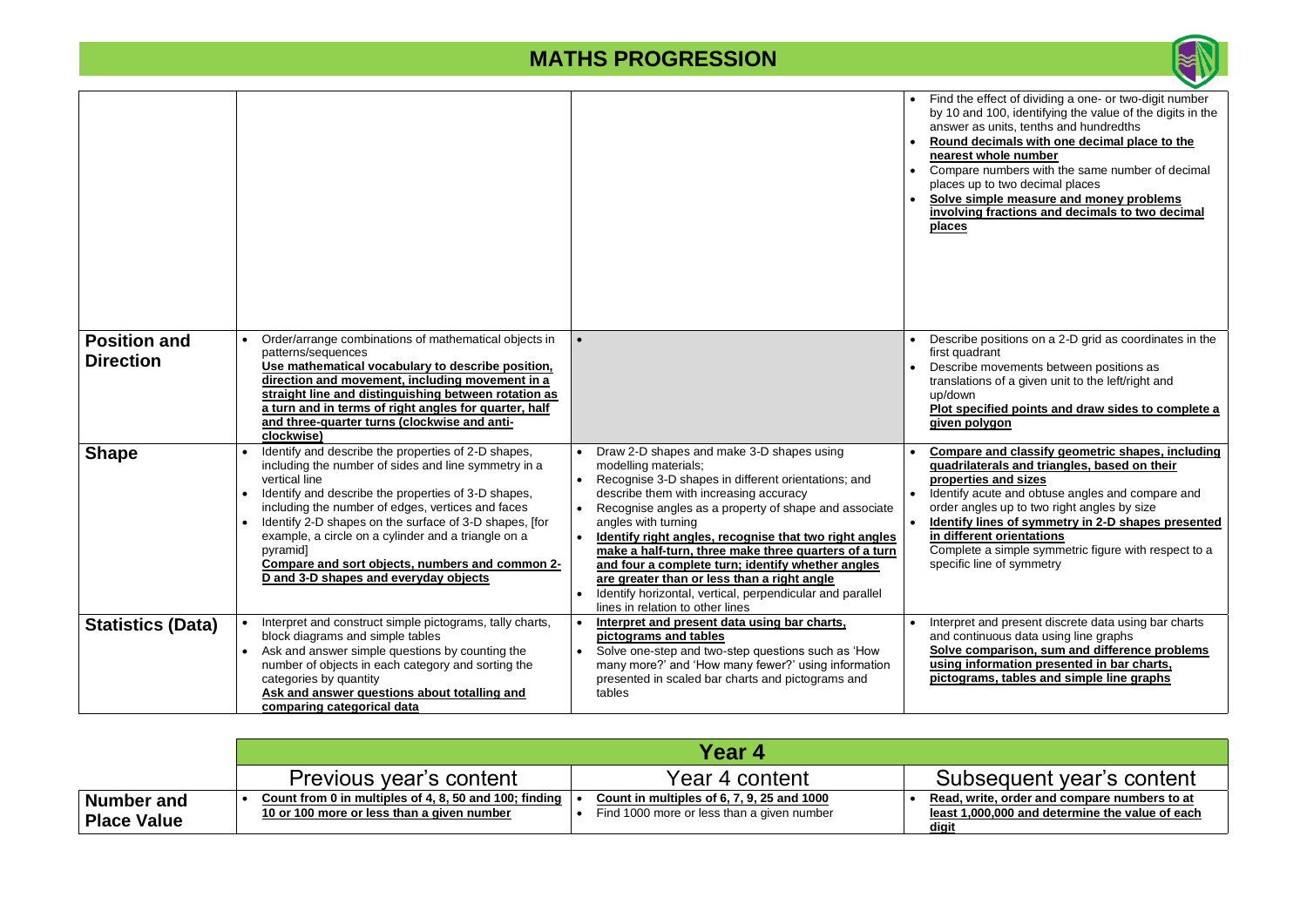#### • **Interpret negative numbers in context, count forwards and backwards with positive and negative whole numbers through zero**

 $y$  number up to 1,000,000 to the nearest 10, 0, 10,000 and 100,000

nber problems and practical problems that of the above

nan numerals to 1,000 (M) and recognise ten in Roman numerals

#### subtract whole numbers with more than 4

ubtract whole numbers with more than 4 uding using efficient written methods addition and subtraction)

| <b>Addition and</b><br><b>Subtraction</b> | Recognise the place value of each digit in a three-digit<br>number (hundreds, tens, ones)<br>Compare and order numbers up to 1000<br>Identify, represent and estimate numbers using different<br>representations<br>Read and write numbers to at least 1000 in numerals<br>and in words<br>Solve number problems and practical problems<br>involving these ideas<br>Add and subtract numbers mentally, including:<br>a three-digit number and ones<br>a three-digit number and tens<br>a three-digit number and hundreds<br>Add and subtract numbers with up to three digits, using<br>$\bullet$<br>the efficient written methods of columnar addition and<br>subtraction<br>Estimate the answer to a calculation and use inverse<br>operations to check answers<br>Solve problems, including missing number problems,<br>using number facts, place value, and more complex<br>addition and subtraction | Count backwards through zero to include negative<br>numbers<br>Recognise the place value of each digit in a four-digit<br>number (thousands, hundreds, tens, and ones)<br>Order and compare numbers beyond 1000<br>Identify, represent and estimate numbers using different<br>representations<br>Round any number to the nearest 10, 100 or 1000<br>Solve number and practical problems that involve all of<br>the above and with increasingly large positive numbers<br>Read Roman numerals to 100 (I to C) and understand<br>how, over time, the numeral system changed to include<br>the concept of zero and place value.<br>Add and subtract numbers with up to 4 digits using the<br>efficient written methods of columnar addition and<br>subtraction where appropriate<br>Estimate and use inverse operations to check answers<br>to a calculation<br>Solve addition and subtraction two-step problems in<br>contexts, deciding which operations and methods<br>to use and why | Count forv<br>for any giv<br>Interpret<br>forwards<br>negative<br>Round an<br>100, 1,000<br>Solve num<br>involve all<br><b>Read Rom</b><br>years writt<br>Add and s<br>digits.<br>Add and s<br>digits, incl<br>(columnar<br>Add and s<br>increasin<br>Use round<br>determine<br>accuracy<br>Solve add<br>problems<br>and meth                              |
|-------------------------------------------|---------------------------------------------------------------------------------------------------------------------------------------------------------------------------------------------------------------------------------------------------------------------------------------------------------------------------------------------------------------------------------------------------------------------------------------------------------------------------------------------------------------------------------------------------------------------------------------------------------------------------------------------------------------------------------------------------------------------------------------------------------------------------------------------------------------------------------------------------------------------------------------------------------|----------------------------------------------------------------------------------------------------------------------------------------------------------------------------------------------------------------------------------------------------------------------------------------------------------------------------------------------------------------------------------------------------------------------------------------------------------------------------------------------------------------------------------------------------------------------------------------------------------------------------------------------------------------------------------------------------------------------------------------------------------------------------------------------------------------------------------------------------------------------------------------------------------------------------------------------------------------------------------------|------------------------------------------------------------------------------------------------------------------------------------------------------------------------------------------------------------------------------------------------------------------------------------------------------------------------------------------------------------|
| <b>Multiplication</b><br>and Division     | Recall and use multiplication and division facts for<br>the 3x's multiplication tables<br>Recall and use multiplication and division facts for<br>the 4 x's multiplication tables<br><b>Recall and use multiplication and division facts for</b><br>the 8x's multiplication tables<br>Write and calculate mathematical statements for<br>multiplication and division using the multiplication<br>tables that they know, including for two-digit<br>numbers times one-digit numbers, using mental and<br>progressing to efficient written methods<br>solve problems involving multiplication and division,<br>missing number problems, including integer scaling<br>problems and correspondence problems in which n<br>objects are connected to m objects                                                                                                                                                | Recall multiplication and division facts for<br>multiplication tables up to $12 \times 12$<br>Use place value, known and derived facts to multiply<br>and divide mentally, including: multiplying by 0 and 1;<br>dividing by 1; multiplying together three numbers<br>Recognise and use factor pairs and commutativity in<br>mental calculations<br>Multiply two-digit and three-digit numbers by a one-digit<br>number using formal written layout<br>Solve problems involving multiplying and adding,<br>including using the distributive law and harder<br>multiplication problems such as which n objects are<br>connected to m objects.                                                                                                                                                                                                                                                                                                                                           | Identify m<br>factor pai<br>Solve pro<br>division v<br>decompo<br>Know and<br>prime fact<br>Establish<br>recall prim<br>Multiply nu<br>number us<br>long multip<br>Multiply ar<br>known fac<br>Divide nur<br>using the<br>interpret re<br>Multiply ar<br>decimals b<br>Recognise<br>numbers,<br><b>Solve pro</b><br>multiplica<br>these, inc<br>equals sig |



wards or backwards in steps of powers of 10  $ven$  number up to 1,000,000

**nultiples and factors, including finding all factor pairs and common factors.**

• **Solve problems involving multiplication and division where larger numbers are used by decomposing them into their factors** 

use the vocabulary of prime numbers, ors and composite (non-prime) numbers whether a number up to 100 is prime and ne numbers up to 19 $\overline{10}$ 

umbers up to 4 digits by a one- or two-digit sing an efficient written method, including plication for two-digit numbers

nd divide numbers mentally drawing upon  $its$ 

mbers up to 4 digits by a one-digit number efficient written method of short division and emainders appropriately for the context nd divide whole numbers and those involving by 10, 100 and 1000

e and use square numbers and cube and the notation for squared<sup>2</sup> and cubed<sup>3</sup>

#### • **Add and subtract numbers mentally with increasingly large numbers**

ling to check answers to calculations and , in the context of a problem, levels of

dition and subtraction multi-step in contexts, deciding which operations ods to use and why

**blems involving addition, subtraction, ation and division and a combination of these, including understanding the meaning of the equals sign**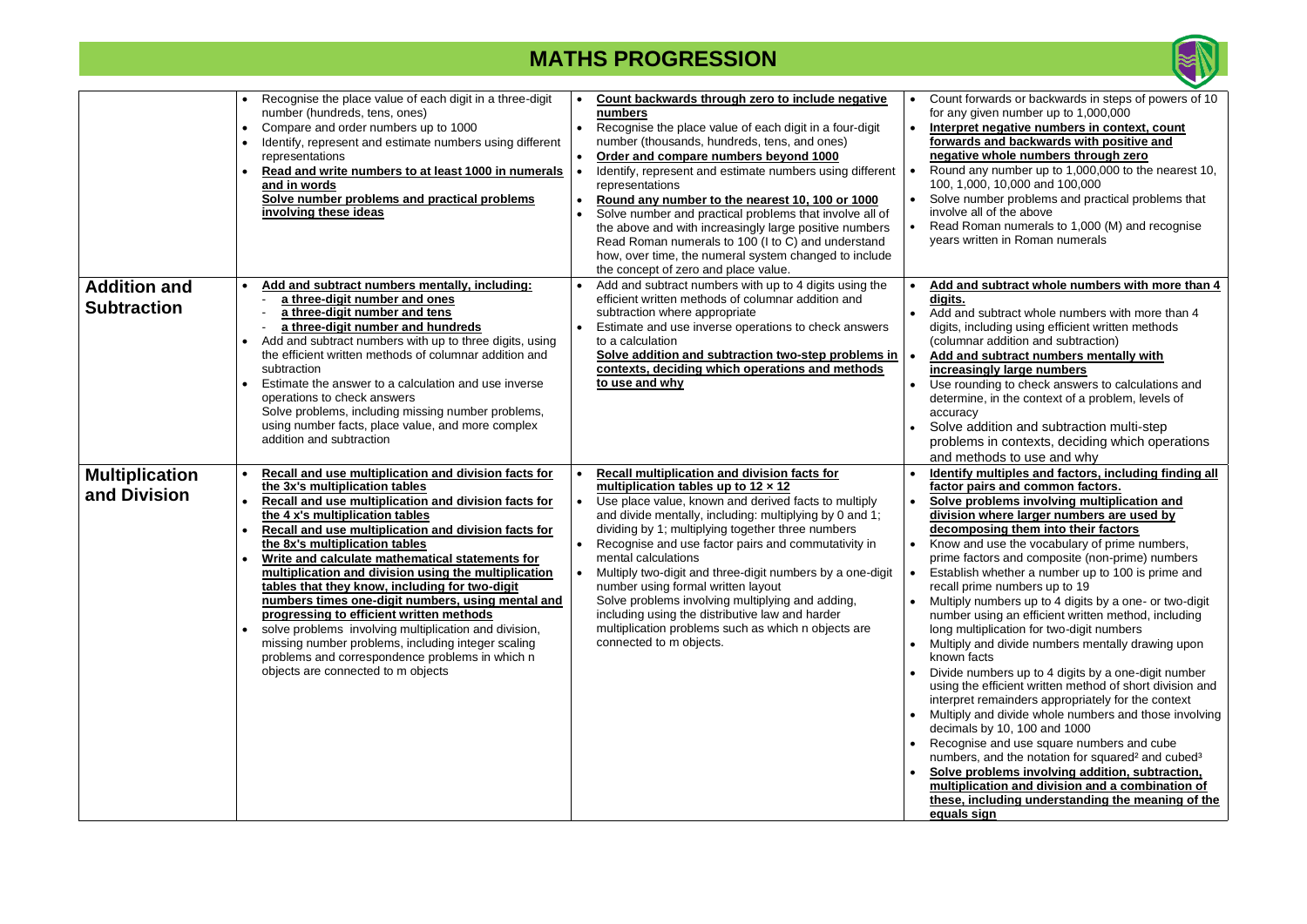**tween different units of measure (e.g. hilometre; metre and centimetre; centimetre and millimetre; kilogram and gram; litre and millilitre)** 

and use basic equivalences between metric n imperial units and express them in e terms

• **Measure and calculate the perimeter of composite rectilinear shapes in centimetres and metres**  • **Calculate and compare the area of squares and including using standard units, square centimetres (cm²) and square metres (m²)** 

e area of irregular shapes

and estimate volume (e.g. using 1 cm<sup>3</sup> blocks to and cuboids) and capacity (e.g. using water) ems involving converting between units of time ems involving all 4 operations and units of .g. length, mass, volume, money) using decimal luding scaling.

#### and order fractions whose denominators **ltiples of the same number**

ame and write equivalent fractions of a given  $apresented$  visually, including tenths  $+$ 

mixed numbers and improper fractions and m one form to the other

ubtract fractions with the same denominator I fractions; write mathematical statements  $x$ ed number (e.g.  $2/5 + 4/5 = 6/5 = 11/5$ ) oper fractions and mixed numbers by whole supported by materials and diagrams

• **Read and write decimal numbers as fractions (e.g. 00)** 

and use thousandths and relate them to dredths and decimal equivalents e imals with two decimal places to the nole number and to one decimal place

**e, order and compare numbers with up the computable of** 

lems involving number up to three decimal

the per cent symbol (%) and understand nt relates to "number of parts per hundred", ercentages as a fraction with denominator ind as a decimal fraction

**blems which require knowing percentage and decimal equivalents of 1/2, 1/4, 1/5, 2/5, 4/5**  with a denominator of a multiple of 10

|                                                      |                                                                                                                                                                                                                                                                                                                                                                                                                                                                                                                                                                                                                                                                                                                                                                                                                                                                                                                                                                                                                                  |                                                                                                                                                                                                                                                                                                                                                                                                                                                                                                                                                                                                                                                                                                                                                                                                                                                                                                                                                                                                                                                                                                                          |                                                                                                      | Solve proble<br>including sc                                                                                                                                                                                                                                                                                                                                                                                                                                             |
|------------------------------------------------------|----------------------------------------------------------------------------------------------------------------------------------------------------------------------------------------------------------------------------------------------------------------------------------------------------------------------------------------------------------------------------------------------------------------------------------------------------------------------------------------------------------------------------------------------------------------------------------------------------------------------------------------------------------------------------------------------------------------------------------------------------------------------------------------------------------------------------------------------------------------------------------------------------------------------------------------------------------------------------------------------------------------------------------|--------------------------------------------------------------------------------------------------------------------------------------------------------------------------------------------------------------------------------------------------------------------------------------------------------------------------------------------------------------------------------------------------------------------------------------------------------------------------------------------------------------------------------------------------------------------------------------------------------------------------------------------------------------------------------------------------------------------------------------------------------------------------------------------------------------------------------------------------------------------------------------------------------------------------------------------------------------------------------------------------------------------------------------------------------------------------------------------------------------------------|------------------------------------------------------------------------------------------------------|--------------------------------------------------------------------------------------------------------------------------------------------------------------------------------------------------------------------------------------------------------------------------------------------------------------------------------------------------------------------------------------------------------------------------------------------------------------------------|
| <b>Measures</b>                                      | measure, compare, add and subtract: lengths (m/cm/mm);<br>mass $(kq/q)$ ;<br>volume/capacity (I/ml)<br>Measure the perimeter of simple 2-D shapes<br>$\bullet$<br>Add and subtract amounts of money to give change,<br>using both £ and p in practical contexts<br>Tell and write the time from an analogue clock<br>$\bullet$<br>including using Roman numerals from I to XII, and 12-hour<br>and 24-hour clocks<br>Estimate and read time with increasing accuracy to the<br>nearest minute; record and compare time in terms of seconds,<br>minutes, hours and o'clock; use vocabulary such as a.m./p.m.,<br>morning, afternoon, noon and midnight<br>Record and compare time in terms of seconds, minutes, hours<br>and o'clock<br>Use vocabulary such as a.m./p.m., morning, afternoon, noon<br>and midnight<br>Know the number of seconds in a minute and the number of<br>days in each month, year and leap year<br>Compare durations of events, for example to calculate the<br>time taken by particular events or tasks | Convert between different units of measure (e.g.<br>kilometre to metre; hour to minute)<br>Measure and calculate the perimeter of a rectilinear figure<br>(including squares) in centimetres and metres<br>Estimate, compare and calculate different measures,<br>including money in pounds and pence<br>Find the area of rectilinear shapes by counting<br>Read, write and convert time between analogue and digital 12<br>and 24-hour clocks<br>Solve problems involving converting from hours to minutes;<br>minutes to seconds; years to months; weeks to days                                                                                                                                                                                                                                                                                                                                                                                                                                                                                                                                                       |                                                                                                      | involving sir<br><b>Convert bety</b><br>kilometre an<br>and millimet<br>Understand a<br>and common<br>approximate<br><b>Measure and</b><br>rectilinear sl<br>Calculate an<br>rectangles in<br>centimetres<br>Estimate the<br>Recognise ar<br>build cubes a<br>Solve probler<br>Solve probler<br>measure (e.g<br>notation inclu                                                                                                                                           |
| <b>Fractions with</b><br>decimals and<br>percentages | Count up and down in tenths; recognise that tenths<br>arise from dividing an object into 10 equal parts and<br>in dividing one-digit numbers or quantities by 10<br>Recognise, find and write fractions of a discrete set<br>of objects: unit fractions and non-unit fractions with<br>small denominators<br>Recognise and use fractions as numbers: unit fractions<br>and non-unit fractions with small denominators<br>Recognise and show, using diagrams, equivalent<br>fractions with small denominators<br>Add and subtract fractions with the same denominator<br>within one whole (e.g. $5/7 + 1/7 = 6/7$ )<br>Compare and order unit fractions with the same<br>denominator<br>Solve problems that involve all of the above                                                                                                                                                                                                                                                                                              | Count up and down in hundredths; recognise that<br>hundredths arise when dividing an object by a<br>hundred and dividing tenths by ten<br>Solve problems involving increasingly harder fractions to<br>calculate quantities, and fractions to divide quantities,<br>including non-unit fractions where the answer is a whole<br>number<br>Identify, name and write and know common<br>equivalent fractions of a given fraction, including<br>tenths and hundredths<br>Add and subtract fractions with the same denominator<br>Recognise and write decimal equivalents of any number<br>of tenths or hundredths<br>Recognise and write decimal equivalents to 1/4; 1/2; 3/4<br>Find the effect of dividing a one- or two-digit number by<br>10 and 100, identifying the value of the digits in the<br>answer as units, tenths and hundredths<br>Round decimals with one decimal place to the<br>nearest whole number<br>Compare numbers with the same number of decimal<br>places up to two decimal places<br>Solve simple measure and money problems<br>involving fractions and decimals to two decimal<br><u>places</u> | $\bullet$<br>$\bullet$<br>$\bullet$<br>$\bullet$<br>$\bullet$<br>$\bullet$<br>$\bullet$<br>$\bullet$ | Compare a<br>are all mult<br>Identify, nar<br>fraction, rep<br>hundredths.<br>Recognise r<br>convert fron<br>Add and sul<br>and related<br>>1 as a mix<br>Multiply pro<br>numbers, su<br><b>Read and v</b><br>$0.71 = 71/10$<br>Recognise a<br>tenths, hund<br>Round decir<br>nearest who<br><b>Read, write</b><br>to three de<br>Solve proble<br>places<br>Recognise t<br>that per cen<br>and write pe<br>hundred, an<br>Solve prob<br>and decima<br>and those<br>or 25 |



lems involving multiplication and division, caling by simple fractions and problems imple rates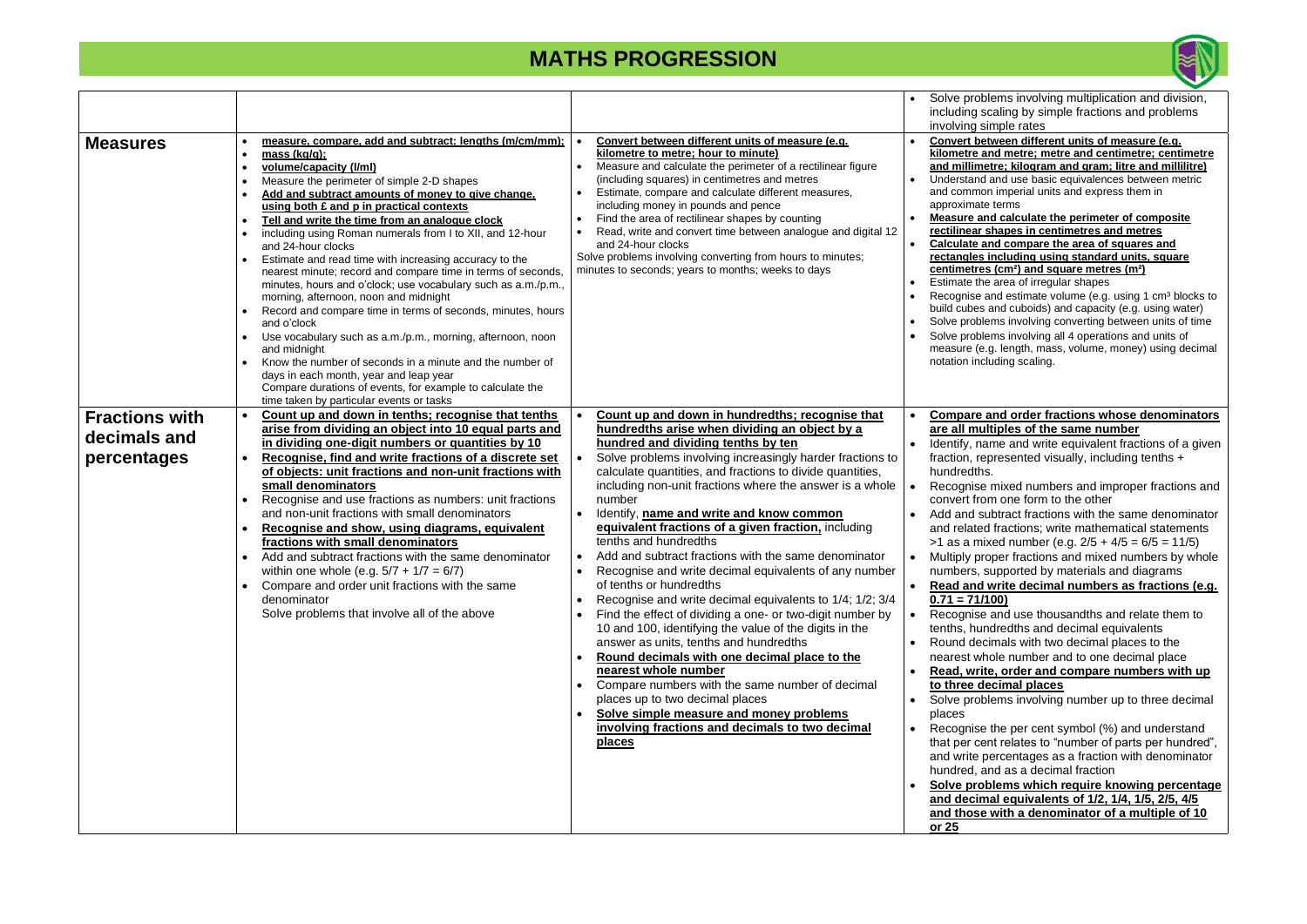• **Draw given angles, measuring them in degrees (°)** ultiples of 90°

igles at a point on a straight line and  $\frac{1}{2}$  a  $180^\circ$ )

gles at a point and one whole turn (total

pperties of a rectangle (including squares) related facts such as missing lengths and

### **h** between regular and irregular **polygons based on reasoning about equal sides**

parison, sum and difference problems using presented in line graphs

read and interpret information in tables, **imetables** 

### equent year's content

e, order and compare numbers up to 10 000 etermine the value of each digit.

| <b>Position and</b><br><b>Direction</b> |                                                                                                                                                                                                                                                                                                                                                                                                                                                                                                                                                                                         | Identify, des<br>Describe positions on a 2-D grid as coordinates in the<br>first quadrant<br>shape folloy<br>appropriate<br>Describe movements between positions as translations<br>of a given unit to the left/right and up/down<br>not change<br>Plot specified points and draw sides to complete a<br>given polygon                                                                                                                                                                                                                                                                                                                                                                                       |
|-----------------------------------------|-----------------------------------------------------------------------------------------------------------------------------------------------------------------------------------------------------------------------------------------------------------------------------------------------------------------------------------------------------------------------------------------------------------------------------------------------------------------------------------------------------------------------------------------------------------------------------------------|--------------------------------------------------------------------------------------------------------------------------------------------------------------------------------------------------------------------------------------------------------------------------------------------------------------------------------------------------------------------------------------------------------------------------------------------------------------------------------------------------------------------------------------------------------------------------------------------------------------------------------------------------------------------------------------------------------------|
| <b>Shape</b>                            | Draw 2-D shapes and make 3-D shapes using modelling<br>materials;<br>Recognise 3-D shapes in different orientations; and<br>$\bullet$<br>describe them with increasing accuracy<br>Recognise angles as a property of shape and associate<br>angles with turning<br>Identify right angles, recognise that two right angles<br>make a half-turn, three make three quarters of a turn<br>and four a complete turn; identify whether angles<br>are greater than or less than a right angle<br>Identify horizontal, vertical, perpendicular and parallel<br>lines in relation to other lines | Identify 3-D<br><b>Compare and classify geometric shapes, including</b><br>quadrilaterals and triangles, based on their<br>from 2-D re<br>properties and sizes<br>know angle<br>Identify acute and obtuse angles and compare and<br>measure the<br>order angles up to two right angles by size<br><b>Draw giver</b><br>$\bullet$<br>Identify lines of symmetry in 2-D shapes presented<br>Identify: mu<br>$\bullet$<br>in different orientations<br>Identify: and<br>Complete a simple symmetric figure with respect to a<br>turn (total 1<br>specific line of symmetry<br>Identify: and<br>$360^\circ$ )<br>Use the pro<br>to deduce re<br>angles.<br><u>Distinguish</u><br><u>polygons b</u><br>and angles |
| <b>Statistics</b>                       | Interpret and present data using bar charts,<br>pictograms and tables<br>Solve one-step and two-step questions such as 'How<br>many more?' and 'How many fewer?' using information<br>presented in scaled bar charts and pictograms and<br>tables                                                                                                                                                                                                                                                                                                                                       | Interpret and present discrete data using bar charts and<br>Solve comp<br>continuous data using line graphs<br>information<br>Complete,<br>Solve comparison, sum and difference problems<br><u>including t</u><br>using information presented in bar charts,<br>pictograms, tables and simple line graphs                                                                                                                                                                                                                                                                                                                                                                                                    |

#### **Example 1 Is no in context, and calculate intervals across zero**

ber and practical problems that involve all  $ve.$ 

nowledge of the order of operations to carry tions involving the four operations

|                                           |                                                                                                                                                                                                                                                                                                                                                                                                                                                                                                                                                                                                                                                                                                                           | Year 5                                                                                                                                                                                                                                                                                                                                                                                                                                                                                                                                                                                                  |                                                                                                                     |
|-------------------------------------------|---------------------------------------------------------------------------------------------------------------------------------------------------------------------------------------------------------------------------------------------------------------------------------------------------------------------------------------------------------------------------------------------------------------------------------------------------------------------------------------------------------------------------------------------------------------------------------------------------------------------------------------------------------------------------------------------------------------------------|---------------------------------------------------------------------------------------------------------------------------------------------------------------------------------------------------------------------------------------------------------------------------------------------------------------------------------------------------------------------------------------------------------------------------------------------------------------------------------------------------------------------------------------------------------------------------------------------------------|---------------------------------------------------------------------------------------------------------------------|
|                                           | Previous year's content                                                                                                                                                                                                                                                                                                                                                                                                                                                                                                                                                                                                                                                                                                   | Year 5 content                                                                                                                                                                                                                                                                                                                                                                                                                                                                                                                                                                                          | <b>Subs</b>                                                                                                         |
| <b>Number and</b><br><b>Place Value</b>   | Count in multiples of 6, 7, 9, 25 and 1000<br>Find 1000 more or less than a given number<br>Count backwards through zero to include negative<br>numbers<br>Recognise the place value of each digit in a four-digit<br>number (thousands, hundreds, tens, and ones)<br>Order and compare numbers beyond 1000<br>Identify, represent and estimate numbers using different<br>representations<br>Round any number to the nearest 10, 100 or 1000<br>Solve number and practical problems that involve all of<br>the above and with increasingly large positive numbers<br>Read Roman numerals to 100 (I to C) and understand<br>how, over time, the numeral system changed to include<br>the concept of zero and place value. | Read, write, order and compare numbers to at least<br>1,000,000 and determine the value of each digit<br>Count forwards or backwards in steps of powers of 10<br>for any given number up to 1,000,000<br>Interpret negative numbers in context, count<br>forwards and backwards with positive and negative<br>whole numbers through zero<br>Round any number up to 1,000,000 to the nearest 10,<br>100, 1,000, 10,000 and 100,000<br>Solve number problems and practical problems that<br>involve all of the above<br>Read Roman numerals to 1,000 (M) and recognise<br>years written in Roman numerals | Read, write<br>000 and de<br>Round any<br>accuracy<br><u>Use negati</u><br>intervals a<br>Solve numl<br>of the abov |
| <b>Addition and</b><br><b>Subtraction</b> | Add and subtract numbers with up to 4 digits using the<br>efficient written methods of columnar addition and<br>subtraction where appropriate                                                                                                                                                                                                                                                                                                                                                                                                                                                                                                                                                                             | Add and subtract whole numbers with more than 4<br><u>digits.</u>                                                                                                                                                                                                                                                                                                                                                                                                                                                                                                                                       | Use their k<br>out calculat                                                                                         |



scribe and represent the position of a wing a reflection or translation, using the language and know that the shape has d.

shapes, including cubes and cuboids, epresentations

es are measured in degrees; estimate and ıem

### • **Round any whole number to a required degree of**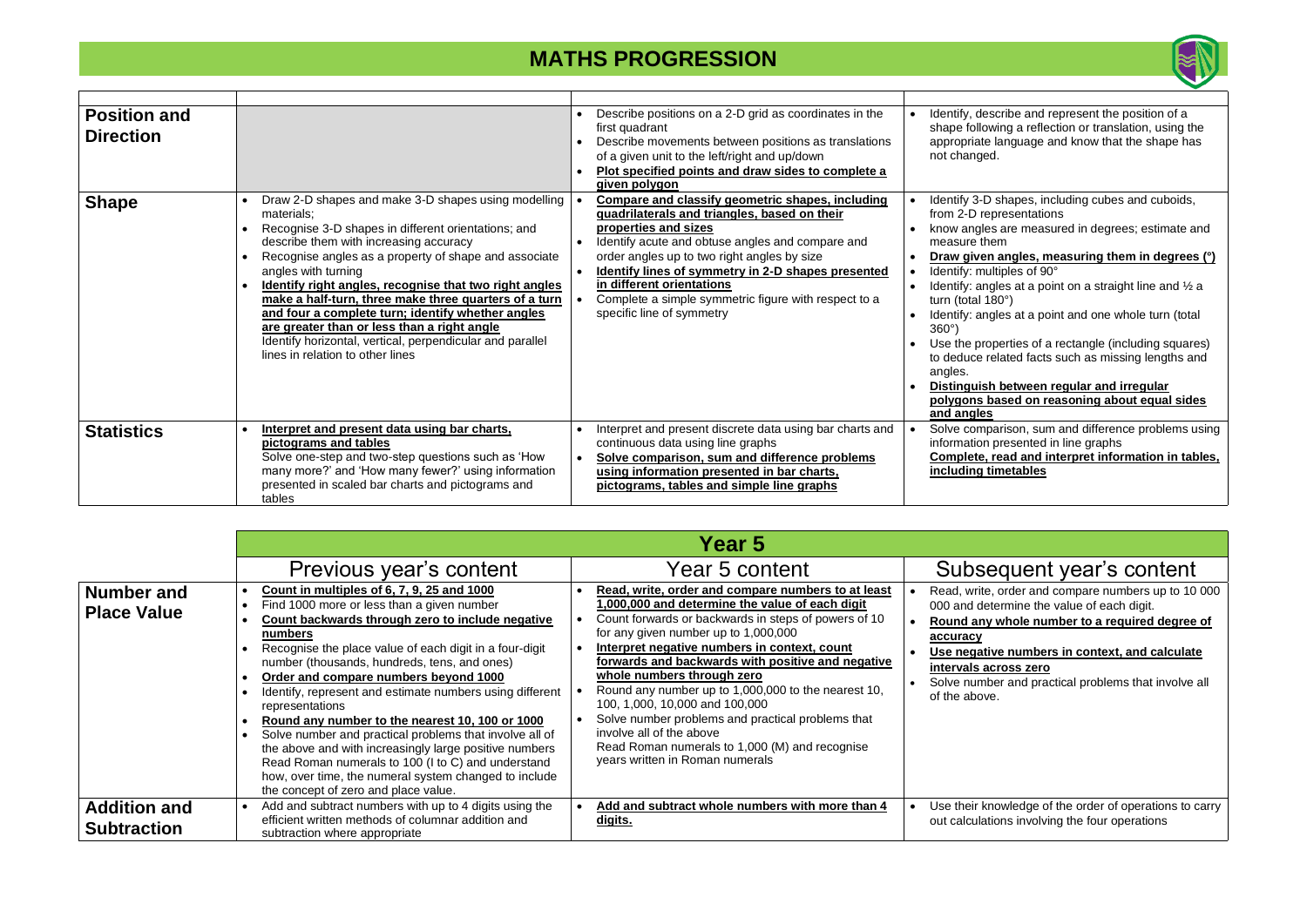|                                       | Estimate and use inverse operations to check answers<br>to a calculation<br>Solve addition and subtraction two-step problems in<br>contexts, deciding which operations and methods to<br>use and why                                                                                                                                                                                                                                                                                                                                                                                                                                                | Add and subtract whole numbers with more than 4<br>digits, including using efficient written methods<br>(columnar addition and subtraction)<br>Add and subtract numbers mentally with<br>increasingly large numbers<br>Use rounding to check answers to calculations and<br>$\bullet$<br>determine, in the context of a problem, levels of<br>accuracy<br>Solve addition and subtraction multi-step problems in<br>contexts, deciding which operations and methods to use<br>and why                                                                                                                                                                                                                                                                                                                                                                                                                                                                                                                                                                                                                                                                                                                                                                                                                                                                                                                                                      | Solve addition and subtraction multi-step<br>problems in contexts, deciding which operations<br>and methods to use and why<br>Solve problems involving addition, subtraction,<br>multiplication and division<br>Use estimation to check answers to calculations<br>and determine, in the context of a problem, an<br>appropriate degree of accuracy.<br>Use formal methods to solve multi-step problems<br>involving all 4 operations                                                                                                                                                                                                                                                                                                                                                                                                                                                                                                                                                                                                                                                                                                                                                                                                                             |
|---------------------------------------|-----------------------------------------------------------------------------------------------------------------------------------------------------------------------------------------------------------------------------------------------------------------------------------------------------------------------------------------------------------------------------------------------------------------------------------------------------------------------------------------------------------------------------------------------------------------------------------------------------------------------------------------------------|-------------------------------------------------------------------------------------------------------------------------------------------------------------------------------------------------------------------------------------------------------------------------------------------------------------------------------------------------------------------------------------------------------------------------------------------------------------------------------------------------------------------------------------------------------------------------------------------------------------------------------------------------------------------------------------------------------------------------------------------------------------------------------------------------------------------------------------------------------------------------------------------------------------------------------------------------------------------------------------------------------------------------------------------------------------------------------------------------------------------------------------------------------------------------------------------------------------------------------------------------------------------------------------------------------------------------------------------------------------------------------------------------------------------------------------------|-------------------------------------------------------------------------------------------------------------------------------------------------------------------------------------------------------------------------------------------------------------------------------------------------------------------------------------------------------------------------------------------------------------------------------------------------------------------------------------------------------------------------------------------------------------------------------------------------------------------------------------------------------------------------------------------------------------------------------------------------------------------------------------------------------------------------------------------------------------------------------------------------------------------------------------------------------------------------------------------------------------------------------------------------------------------------------------------------------------------------------------------------------------------------------------------------------------------------------------------------------------------|
| <b>Multiplication</b><br>and Division | <b>Recall multiplication and division facts for</b><br>multiplication tables up to $12 \times 12$<br>Use place value, known and derived facts to multiply<br>and divide mentally, including: multiplying by 0 and 1;<br>dividing by 1; multiplying together three numbers<br>Recognise and use factor pairs and commutativity in<br>mental calculations<br>Multiply two-digit and three-digit numbers by a one-digit<br>number using formal written layout<br>Solve problems involving multiplying and adding,<br>including using the distributive law and harder<br>multiplication problems such as which n objects are<br>connected to m objects. | Identify multiples and factors, including finding all<br>factor pairs and common factors.<br>Solve problems involving multiplication and<br>$\bullet$<br>division where larger numbers are used by<br>decomposing them into their factors<br>Know and use the vocabulary of prime numbers, prime<br>$\bullet$<br>factors and composite (non-prime) numbers<br>Establish whether a number up to 100 is prime and<br>recall prime numbers up to 19<br>Multiply numbers up to 4 digits by a one- or two-digit<br>$\bullet$<br>number using an efficient written method, including long<br>multiplication for two-digit numbers<br>Multiply and divide numbers mentally drawing upon<br>$\bullet$<br>known facts<br>Divide numbers up to 4 digits by a one-digit number<br>$\bullet$<br>using the efficient written method of short division and<br>interpret remainders appropriately for the context<br>Multiply and divide whole numbers and those involving<br>decimals by 10, 100 and 1000<br>Recognise and use square numbers and cube numbers,<br>and the notation for squared <sup>2</sup> and cubed <sup>3</sup><br>Solve problems involving addition, subtraction,<br>multiplication and division and a combination of<br>these, including understanding the meaning of the<br>equals sign<br>Solve problems involving multiplication and division,<br>including scaling by simple fractions and problems<br>involving simple rates | Multiply multi-digit numbers up to 4 digits by a two-<br>digit whole number using the formal written method of<br>long multiplication<br>Divide numbers up to 4 digits by a two-digit whole<br>number using the formal written<br>Method of long division, and interpret remainders as<br>$\bullet$<br>whole number remainders, fractions, or by rounding,<br>as appropriate for the context<br>Divide numbers up to 4 digits by a two-digit<br>$\bullet$<br>number using the formal written method of short<br>division, interpreting remainders according to the<br>context<br>Perform mental calculations, including with mixed<br>operations and large numbers<br>Identify common factors, common multiples and prime<br>$\bullet$<br>numbers<br>Use their knowledge of the order of operations to carry<br>$\bullet$<br>out calculations involving the four operations<br>Use estimation to check answers to calculations<br>and determine, in the context of a problem, an<br>appropriate degree of accuracy.<br>Calculate mentally, using efficient strategies such as<br>manipulating expressions using commutative and<br>distributive properties to simplify the calculation<br>$E.g. 20 \times 7 \times 5 = 20 \times 5 \times 7 = 100 \times 7 = 700$ |
| <b>Measures</b>                       | Convert between different units of measure (e.g.<br>kilometre to metre; hour to minute)<br>Measure and calculate the perimeter of a rectilinear figure<br>(including squares) in centimetres and metres<br>Estimate, compare and calculate different measures, including<br>money in pounds and pence<br>Find the area of rectilinear shapes by counting<br>Read, write and convert time between analogue and digital 12<br>and 24-hour clocks<br>Solve problems involving converting from hours to minutes;<br>minutes to seconds; years to months; weeks to days                                                                                  | Convert between different units of measure (e.g.<br>kilometre and metre; metre and centimetre; centimetre<br>and millimetre; kilogram and gram; litre and millilitre)<br>Understand and use basic equivalences between metric and<br>$\bullet$<br>common imperial units and express them in approximate<br>terms<br>Measure and calculate the perimeter of composite<br>$\bullet$<br>rectilinear shapes in centimetres and metres<br>Calculate and compare the area of squares and<br>$\bullet$<br>rectangles including using standard units, square<br>centimetres (cm <sup>2</sup> ) and square metres (m <sup>2</sup> )<br>Estimate the area of irregular shapes<br>$\bullet$<br>Recognise and estimate volume (e.g. using 1 cm <sup>3</sup> blocks to<br>$\bullet$<br>build cubes and cuboids) and capacity (e.g. using water)                                                                                                                                                                                                                                                                                                                                                                                                                                                                                                                                                                                                        | Solve problems involving the calculation and conversion of<br>units of measure, using decimal notation up to three<br>decimal places where appropriate<br>Use, read, write and convert between standard units,<br>$\bullet$<br>converting measurements of length, mass, volume and<br>time<br>Convert between miles and kilometres<br>$\bullet$<br>Recognise that shapes with the same areas can have<br>different perimeters and vice versa<br>Recognise when it is possible to use formulae for area and<br>$\bullet$<br>volume of shapes<br>Calculate the area of parallelograms and triangles<br>$\bullet$                                                                                                                                                                                                                                                                                                                                                                                                                                                                                                                                                                                                                                                    |

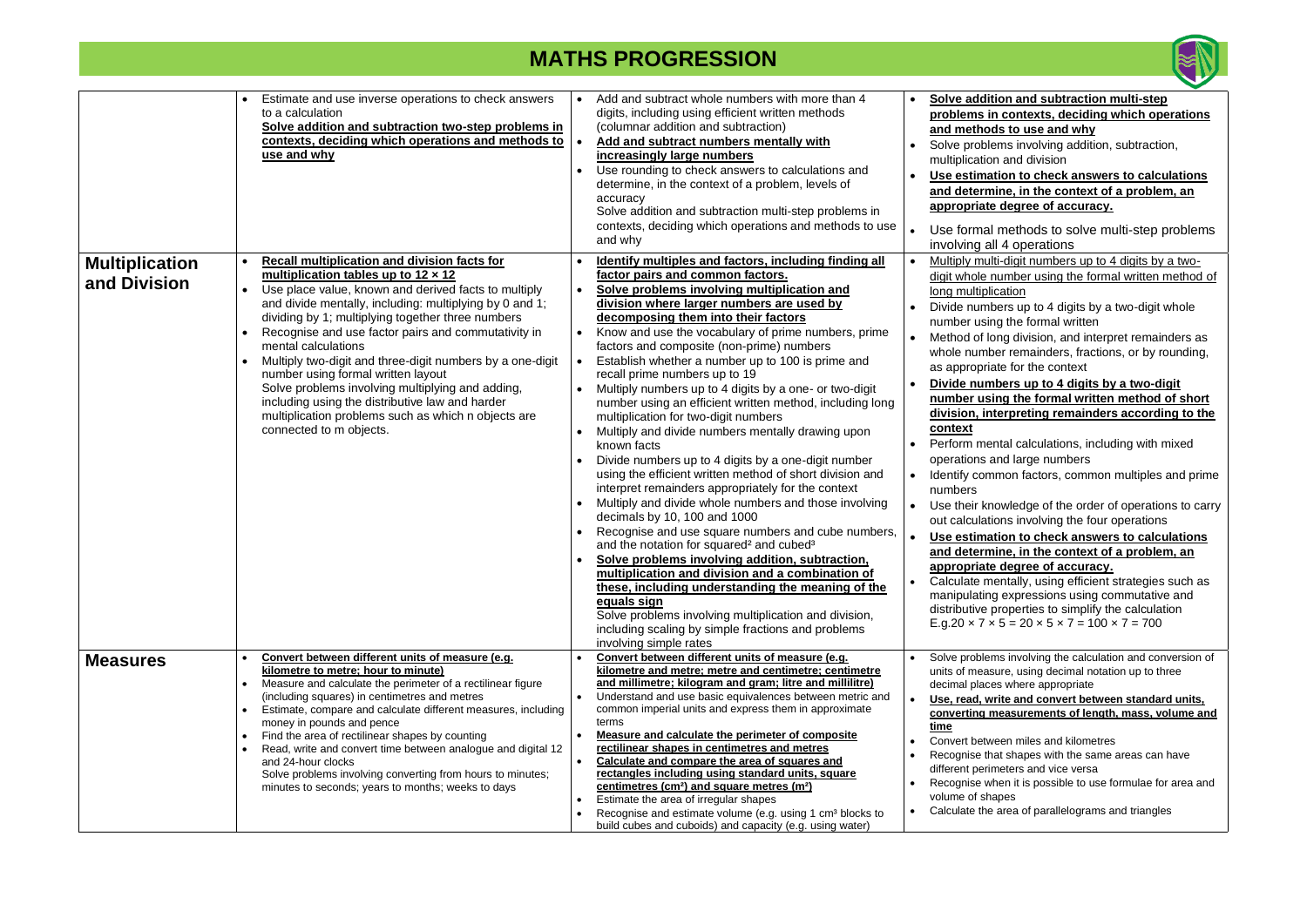| <b>Fractions with</b>                   | Count up and down in hundredths; recognise that                                                                                                                                                                                                                                                                                                                                                                                                                                                                                                                                                                                                                                                                                                                                                                                                                                                                                                                                                                                                                | Solve problems involving converting between units of time<br>Solve problems involving all 4 operations and units of measure<br>(e.g. length, mass, volume, money) using decimal notation<br>including scaling.<br>Compare and order fractions whose denominators                                                                                                                                                                                                                                                                                                                                                                                                                                                                                                                                                                                                                                                                                                                                                                                                                                                                                                                                                                                                                                                                                             | Calculate, estimate and compare volume of cubes and<br>cuboids using standard units, incl cm <sup>3</sup> /m <sup>2</sup> extending to other<br>units<br>Calculate with measures E.g. calculate length of a bus<br>journey given start and end times; convert 0.05km into m<br>and then into cm<br>Use common factors to simplify fractions; use                                                                                                                                                                                                                                                                                                                                                                                                                                                                                                                                                                                                                                                                                                                                                                                                                                                                                                                                                                                                         |
|-----------------------------------------|----------------------------------------------------------------------------------------------------------------------------------------------------------------------------------------------------------------------------------------------------------------------------------------------------------------------------------------------------------------------------------------------------------------------------------------------------------------------------------------------------------------------------------------------------------------------------------------------------------------------------------------------------------------------------------------------------------------------------------------------------------------------------------------------------------------------------------------------------------------------------------------------------------------------------------------------------------------------------------------------------------------------------------------------------------------|--------------------------------------------------------------------------------------------------------------------------------------------------------------------------------------------------------------------------------------------------------------------------------------------------------------------------------------------------------------------------------------------------------------------------------------------------------------------------------------------------------------------------------------------------------------------------------------------------------------------------------------------------------------------------------------------------------------------------------------------------------------------------------------------------------------------------------------------------------------------------------------------------------------------------------------------------------------------------------------------------------------------------------------------------------------------------------------------------------------------------------------------------------------------------------------------------------------------------------------------------------------------------------------------------------------------------------------------------------------|----------------------------------------------------------------------------------------------------------------------------------------------------------------------------------------------------------------------------------------------------------------------------------------------------------------------------------------------------------------------------------------------------------------------------------------------------------------------------------------------------------------------------------------------------------------------------------------------------------------------------------------------------------------------------------------------------------------------------------------------------------------------------------------------------------------------------------------------------------------------------------------------------------------------------------------------------------------------------------------------------------------------------------------------------------------------------------------------------------------------------------------------------------------------------------------------------------------------------------------------------------------------------------------------------------------------------------------------------------|
| decimals and<br>percentages             | hundredths arise when dividing an object by a<br>hundred and dividing tenths by ten<br>Solve problems involving increasingly harder fractions to<br>calculate quantities, and fractions to divide quantities,<br>including non-unit fractions where the answer is a whole<br>number<br>Identify, name and write and know common<br>equivalent fractions of a given fraction, including<br>tenths and hundredths<br>Add and subtract fractions with the same denominator<br>Recognise and write decimal equivalents of any number<br>of tenths or hundredths<br>Recognise and write decimal equivalents to 1/4; 1/2; 3/4<br>Find the effect of dividing a one- or two-digit number by<br>10 and 100, identifying the value of the digits in the<br>answer as units, tenths and hundredths<br>Round decimals with one decimal place to the<br>nearest whole number<br>Compare numbers with the same number of decimal<br>places up to two decimal places<br>Solve simple measure and money problems<br>involving fractions and decimals to two decimal<br>places | are all multiples of the same number<br>Identify, name and write equivalent fractions of a given<br>fraction, represented visually, including tenths +<br>hundredths.<br>Recognise mixed numbers and improper fractions and<br>convert from one form to the other<br>Add and subtract fractions with the same denominator<br>and related fractions; write mathematical statements >1<br>as a mixed number (e.g. $2/5 + 4/5 = 6/5 = 11/5$ )<br>Multiply proper fractions and mixed numbers by whole<br>numbers, supported by materials and diagrams<br>Read and write decimal numbers as fractions (e.g.<br>$0.71 = 71/100$<br>Recognise and use thousandths and relate them to<br>tenths, hundredths and decimal equivalents<br>Round decimals with two decimal places to the nearest<br>whole number and to one decimal place<br>Read, write, order and compare numbers with up to<br>three decimal places<br>Solve problems involving number up to three decimal<br>places<br>Recognise the per cent symbol (%) and understand that<br>per cent relates to "number of parts per hundred", and<br>write percentages as a fraction with denominator<br>hundred, and as a decimal fraction<br>Solve problems which require knowing percentage<br>and decimal equivalents of 1/2, 1/4, 1/5, 2/5, 4/5 and<br>those with a denominator of a multiple of 10 or 25 | common multiples to express fractions in the<br>same denomination<br>Compare and order fractions, including fractions ><br>Add and subtract fractions with different<br>denominators and mixed numbers, using the<br>concept of equivalent fractions.<br>Multiply simple pairs of proper fractions, writing<br>the answer in its simplest form<br>Divide proper fractions by whole numbers<br>$\bullet$<br>Associate a fraction with division and calculate<br>decimal fraction equivalents<br>Identify the value of each digit in numbers given to<br>three decimal places and multiply and divide<br>numbers by 10, 100 and 1000 giving answers up to<br>three decimal places<br>Multiply one-digit numbers with up to two decimal<br>places by whole numbers<br>Use written division methods in cases where the<br>answer has up to two decimal places<br>Solve problems which require answers to be<br>rounded to specified degrees of accuracy<br>Recall and use equivalences between simple<br>fractions, decimals and percentages, including<br>different context.<br>Associate a fraction with division and calculate<br>decimal fraction equivalents<br>Recognise the relationship between fractions,<br>decimals and percentages and can express them<br>as equivalent quantities<br>Can calculate using fractions, decimals or<br>percentages |
| <b>Position and</b><br><b>Direction</b> | Describe positions on a 2-D grid as coordinates in the<br>first quadrant<br>Describe movements between positions as translations<br>of a given unit to the left/right and up/down<br>Plot specified points and draw sides to complete a<br>given polygon                                                                                                                                                                                                                                                                                                                                                                                                                                                                                                                                                                                                                                                                                                                                                                                                       | Identify, describe and represent the position of a shape<br>following a reflection or translation, using the<br>appropriate language and know that the shape has not<br>changed.                                                                                                                                                                                                                                                                                                                                                                                                                                                                                                                                                                                                                                                                                                                                                                                                                                                                                                                                                                                                                                                                                                                                                                             | Describe positions on the full coordinate grid (all<br>four quadrants)<br>Draw and translate simple shapes on the coordinate<br>plane, and reflect them in the axes                                                                                                                                                                                                                                                                                                                                                                                                                                                                                                                                                                                                                                                                                                                                                                                                                                                                                                                                                                                                                                                                                                                                                                                      |
| <b>Shape</b>                            | Compare and classify geometric shapes, including<br>quadrilaterals and triangles, based on their<br>properties and sizes<br>Identify acute and obtuse angles and compare and<br>order angles up to two right angles by size<br>Identify lines of symmetry in 2-D shapes presented<br>in different orientations                                                                                                                                                                                                                                                                                                                                                                                                                                                                                                                                                                                                                                                                                                                                                 | Identify 3-D shapes, including cubes and cuboids, from<br>2-D representations<br>know angles are measured in degrees; estimate and<br>$\bullet$<br>measure them<br>Draw given angles, measuring them in degrees (°)<br>Identify: multiples of 90°<br>$\bullet$<br>Identify: angles at a point on a straight line and $\frac{1}{2}$ a turn<br>$\bullet$<br>(total 180°)                                                                                                                                                                                                                                                                                                                                                                                                                                                                                                                                                                                                                                                                                                                                                                                                                                                                                                                                                                                       | Draw 2-D shapes using given dimensions and angles<br>Recognise, describe and build simple 3-D shapes,<br>$\bullet$<br>including making nets<br>Compare and classify geometric shapes based on<br>their properties and sizes and find unknown<br>angles in any triangles, quadrilaterals, and regular<br><u>polygons</u>                                                                                                                                                                                                                                                                                                                                                                                                                                                                                                                                                                                                                                                                                                                                                                                                                                                                                                                                                                                                                                  |

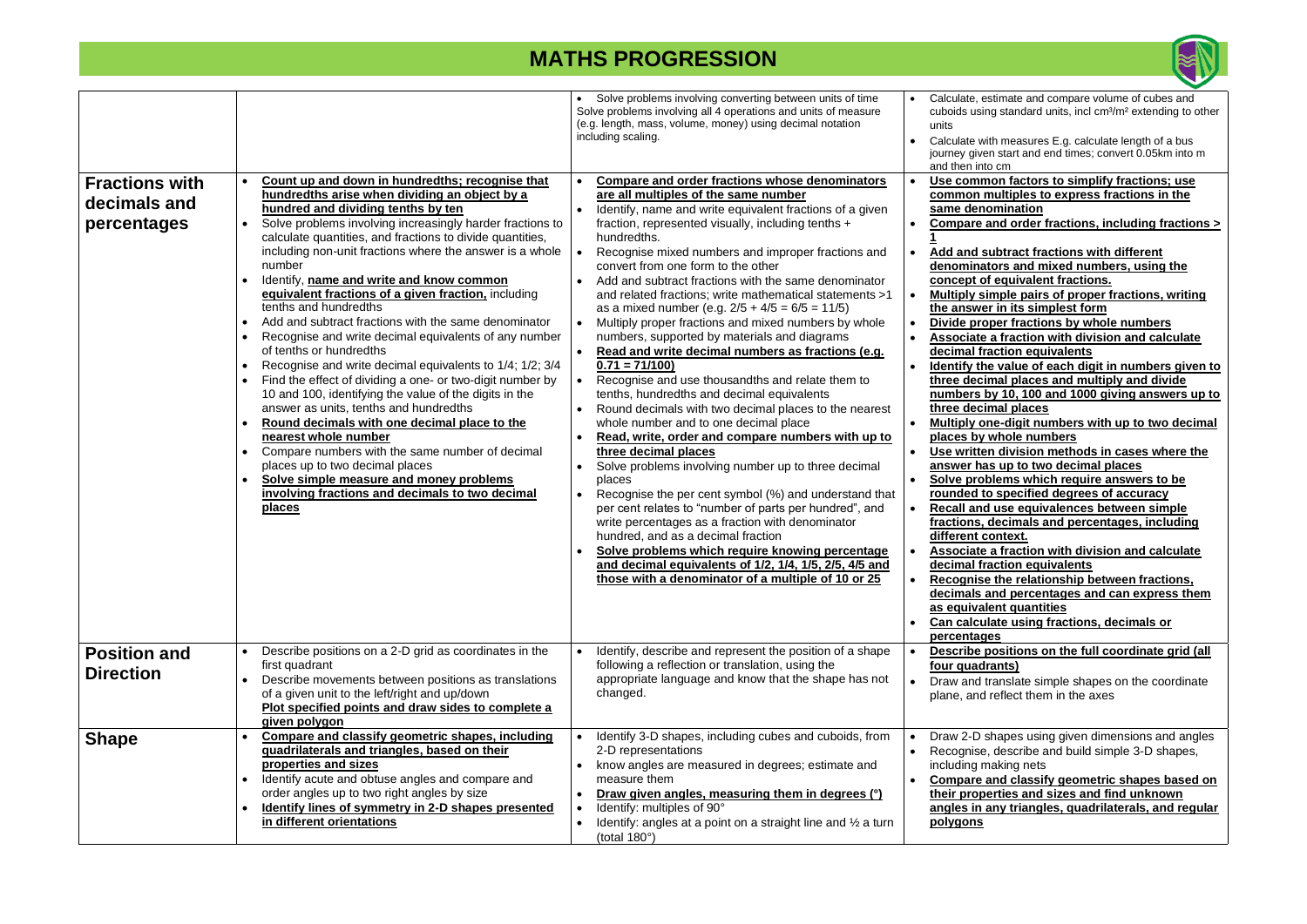• Illustrate and name parts of circles, including radius, diameter and circumference and know that diameter is adius.

angles where they meet at a point, are on ine, or are vertically opposite, and find gles.

• Use mathematical reasoning to find missing angles E.g. the missing angle in an isosceles triangle when one of the angles is given; the missing angle in a more complex diagram using knowledge about angles at a vertically opposite angles

and construct pie charts and line graphs **and use to solve problems** 

and interpret the mean as an average.

### sequent year's content

|                   | Complete a simple symmetric figure with respect to a<br>specific line of symmetry                                                                                                                                                         | Identify: angles at a point and one whole turn (total<br>360°)<br>Use the properties of a rectangle (including squares) to<br>deduce related facts such as missing lengths and<br>angles.<br>Distinguish between regular and irregular polygons<br>based on reasoning about equal sides and angles | Illustrate an<br>diameter ar<br>twice the ra<br><b>Recognise</b><br>a straight lir<br>missing and<br>Use mather<br>E.g. the mis<br>one of the a<br>complex dia<br>point and v |
|-------------------|-------------------------------------------------------------------------------------------------------------------------------------------------------------------------------------------------------------------------------------------|----------------------------------------------------------------------------------------------------------------------------------------------------------------------------------------------------------------------------------------------------------------------------------------------------|-------------------------------------------------------------------------------------------------------------------------------------------------------------------------------|
| <b>Statistics</b> | Interpret and present discrete data using bar charts and<br>continuous data using line graphs<br>Solve comparison, sum and difference problems<br>using information presented in bar charts,<br>pictograms, tables and simple line graphs | Solve comparison, sum and difference problems using<br>information presented in line graphs<br>Complete, read and interpret information in tables,<br>including timetables                                                                                                                         | Interpret a<br>and use the<br>Calculate a                                                                                                                                     |

|                                           |                                                                                                                                                                                                                                                                                                                                                                                                                                                                                                                                                                                                                                                  | Year 6                                                                                                                                                                                                                                                                                                                                                                                                                                                                                                                                                                       |
|-------------------------------------------|--------------------------------------------------------------------------------------------------------------------------------------------------------------------------------------------------------------------------------------------------------------------------------------------------------------------------------------------------------------------------------------------------------------------------------------------------------------------------------------------------------------------------------------------------------------------------------------------------------------------------------------------------|------------------------------------------------------------------------------------------------------------------------------------------------------------------------------------------------------------------------------------------------------------------------------------------------------------------------------------------------------------------------------------------------------------------------------------------------------------------------------------------------------------------------------------------------------------------------------|
|                                           | Previous year's content                                                                                                                                                                                                                                                                                                                                                                                                                                                                                                                                                                                                                          | Year 6 content<br>Subs                                                                                                                                                                                                                                                                                                                                                                                                                                                                                                                                                       |
| <b>Number and</b><br><b>Place Value</b>   | Read, write, order and compare numbers to at least<br>$\bullet$<br>1,000,000 and determine the value of each digit<br>Count forwards or backwards in steps of powers of 10<br>$\bullet$<br>for any given number up to 1,000,000<br>Interpret negative numbers in context, count<br>forwards and backwards with positive and negative<br>whole numbers through zero<br>Round any number up to 1,000,000 to the nearest 10,<br>$\bullet$<br>100, 1,000, 10,000 and 100,000<br>• Solve number problems and practical problems that<br>involve all of the above<br>Read Roman numerals to 1,000 (M) and recognise<br>years written in Roman numerals | Read, write, order and compare numbers up to 10 000<br>000 and determine the value of each digit.<br>Round any whole number to a required degree of<br>accuracy<br>Use negative numbers in context, and calculate<br>intervals across zero<br>Solve number and practical problems that involve all of<br>the above.                                                                                                                                                                                                                                                          |
| <b>Addition and</b><br><b>Subtraction</b> | Add and subtract whole numbers with more than 4<br>digits.<br>Add and subtract whole numbers with more than 4<br>$\bullet$<br>digits, including using efficient written methods<br>(columnar addition and subtraction)<br>Add and subtract numbers mentally with<br>increasingly large numbers<br>Use rounding to check answers to calculations and<br>$\bullet$<br>determine, in the context of a problem, levels of<br>accuracy<br>Solve addition and subtraction multi-step problems in<br>contexts, deciding which operations and methods to use<br>and why                                                                                  | Use their knowledge of the order of operations to carry<br>out calculations involving the four operations<br>Solve addition and subtraction multi-step problems<br>$\bullet$<br>in contexts, deciding which operations and methods<br>to use and why<br>Solve problems involving addition, subtraction,<br>$\bullet$<br>multiplication and division<br>Use estimation to check answers to calculations<br>and determine, in the context of a problem, an<br>appropriate degree of accuracy.<br>Use formal methods to solve multi-step problems<br>involving all 4 operations |
| <b>Multiplication</b><br>and Division     | Identify multiples and factors, including finding all<br>factor pairs and common factors.<br>Solve problems involving multiplication and division<br>$\bullet$<br>where larger numbers are used by decomposing<br>them into their factors                                                                                                                                                                                                                                                                                                                                                                                                        | Multiply multi-digit numbers up to 4 digits by a two-digit<br>whole number using the formal written method of long<br>multiplication<br>Divide numbers up to 4 digits by a two-digit whole<br>$\bullet$<br>number using the formal written                                                                                                                                                                                                                                                                                                                                   |

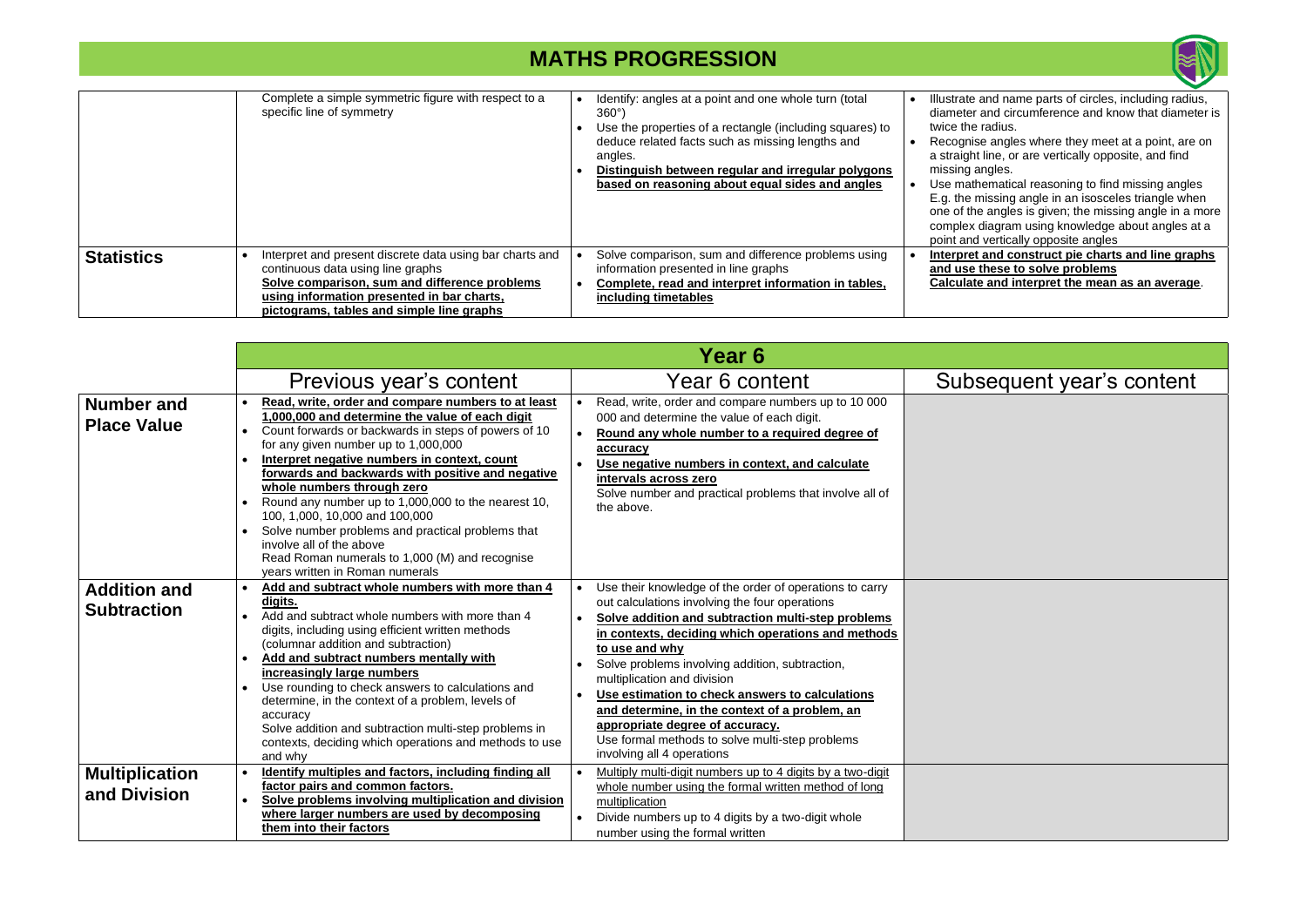|                                                      | Know and use the vocabulary of prime numbers, prime<br>factors and composite (non-prime) numbers<br>Establish whether a number up to 100 is prime and<br>recall prime numbers up to 19<br>Multiply numbers up to 4 digits by a one- or two-digit<br>number using an efficient written method, including long<br>multiplication for two-digit numbers<br>Multiply and divide numbers mentally drawing upon<br>known facts<br>Divide numbers up to 4 digits by a one-digit number<br>using the efficient written method of short division and<br>interpret remainders appropriately for the context<br>Multiply and divide whole numbers and those involving<br>decimals by 10, 100 and 1000<br>Recognise and use square numbers and cube numbers,<br>and the notation for squared <sup>2</sup> and cubed <sup>3</sup><br>Solve problems involving addition, subtraction,<br>multiplication and division and a combination of<br>these, including understanding the meaning of the<br>equals sign<br>Solve problems involving multiplication and division,<br>including scaling by simple fractions and problems<br>involving simple rates | Method of long division, and interpret remainders as<br>$\bullet$<br>whole number remainders, fractions, or by rounding, as<br>appropriate for the context<br>Divide numbers up to 4 digits by a two-digit number<br>$\bullet$<br>using the formal written method of short division,<br>interpreting remainders according to the context<br>Perform mental calculations, including with mixed<br>٠<br>operations and large numbers<br>Identify common factors, common multiples and prime<br>numbers<br>Use their knowledge of the order of operations to carry<br>$\bullet$<br>out calculations involving the four operations<br>Use estimation to check answers to calculations<br>$\bullet$<br>and determine, in the context of a problem, an<br>appropriate degree of accuracy.<br>Calculate mentally, using efficient strategies such as<br>manipulating expressions using commutative and<br>distributive properties to simplify the calculation E.g.20<br>$\times$ 7 $\times$ 5 = 20 $\times$ 5 $\times$ 7 = 100 $\times$ 7 = 700 |
|------------------------------------------------------|------------------------------------------------------------------------------------------------------------------------------------------------------------------------------------------------------------------------------------------------------------------------------------------------------------------------------------------------------------------------------------------------------------------------------------------------------------------------------------------------------------------------------------------------------------------------------------------------------------------------------------------------------------------------------------------------------------------------------------------------------------------------------------------------------------------------------------------------------------------------------------------------------------------------------------------------------------------------------------------------------------------------------------------------------------------------------------------------------------------------------------------|------------------------------------------------------------------------------------------------------------------------------------------------------------------------------------------------------------------------------------------------------------------------------------------------------------------------------------------------------------------------------------------------------------------------------------------------------------------------------------------------------------------------------------------------------------------------------------------------------------------------------------------------------------------------------------------------------------------------------------------------------------------------------------------------------------------------------------------------------------------------------------------------------------------------------------------------------------------------------------------------------------------------------------------|
| <b>Measures</b>                                      | Convert between different units of measure (e.g.<br>kilometre and metre; metre and centimetre; centimetre<br>and millimetre; kilogram and gram; litre and millilitre)<br>Understand and use basic equivalences between metric and<br>common imperial units and express them in approximate<br>terms<br>Measure and calculate the perimeter of composite<br>rectilinear shapes in centimetres and metres<br>Calculate and compare the area of squares and<br>rectangles including using standard units, square<br>centimetres (cm <sup>2</sup> ) and square metres (m <sup>2</sup> )<br>Estimate the area of irregular shapes<br>Recognise and estimate volume (e.g. using 1 cm <sup>3</sup> blocks to<br>build cubes and cuboids) and capacity (e.g. using water)<br>Solve problems involving converting between units of time<br>Solve problems involving all 4 operations and units of<br>measure (e.g. length, mass, volume, money) using decimal<br>notation including scaling.                                                                                                                                                      | Solve problems involving the calculation and conversion of<br>$\bullet$<br>units of measure, using decimal notation up to three decimal<br>places where appropriate<br>Use, read, write and convert between standard units,<br>converting measurements of length, mass, volume and<br>time<br>Convert between miles and kilometres<br>Recognise that shapes with the same areas can have<br>different perimeters and vice versa<br>Recognise when it is possible to use formulae for area and<br>volume of shapes<br>Calculate the area of parallelograms and triangles<br>$\bullet$<br>Calculate, estimate and compare volume of cubes and<br>$\bullet$<br>cuboids using standard units, incl cm <sup>3</sup> /m <sup>2</sup> extending to other<br>units<br>Calculate with measures E.g. calculate length of a bus journey<br>given start and end times; convert 0.05km into m and then into cm                                                                                                                                        |
| <b>Fractions with</b><br>decimals and<br>percentages | <b>Compare and order fractions whose denominators</b><br>are all multiples of the same number<br>Identify, name and write equivalent fractions of a given<br>fraction, represented visually, including tenths +<br>hundredths.<br>Recognise mixed numbers and improper fractions and<br>convert from one form to the other<br>Add and subtract fractions with the same denominator<br>and related fractions; write mathematical statements >1<br>as a mixed number (e.g. $2/5 + 4/5 = 6/5 = 11/5$ )<br>Multiply proper fractions and mixed numbers by whole<br>numbers, supported by materials and diagrams                                                                                                                                                                                                                                                                                                                                                                                                                                                                                                                              | Use common factors to simplify fractions; use<br>common multiples to express fractions in the same<br>denomination<br>Compare and order fractions, including fractions > 1<br>$\bullet$<br>Add and subtract fractions with different<br>$\bullet$<br>denominators and mixed numbers, using the<br>concept of equivalent fractions.<br>Multiply simple pairs of proper fractions, writing the<br>$\bullet$<br>answer in its simplest form<br>Divide proper fractions by whole numbers<br>$\bullet$<br>Associate a fraction with division and calculate<br>$\bullet$<br>decimal fraction equivalents                                                                                                                                                                                                                                                                                                                                                                                                                                       |



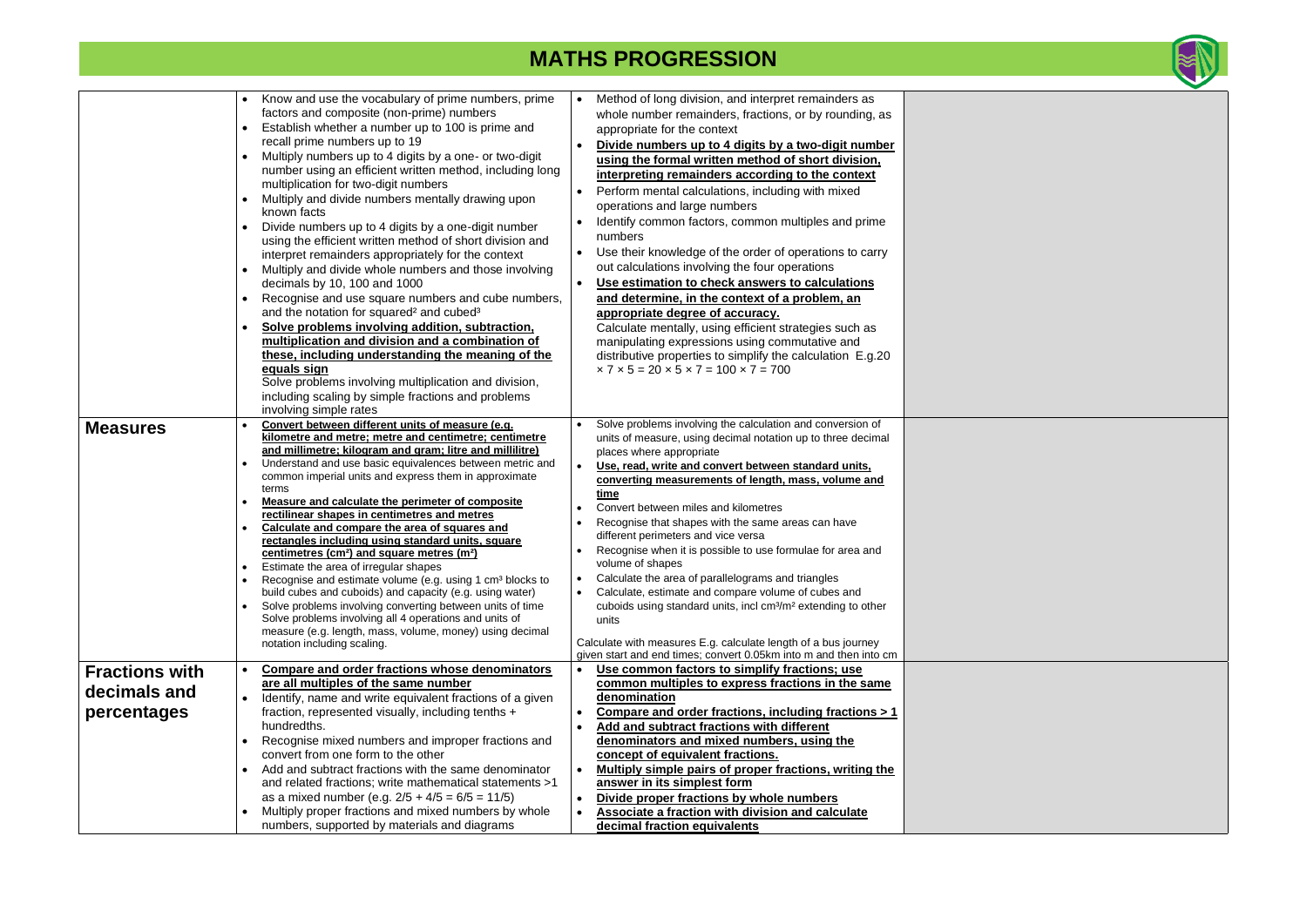|                     | Read and write decimal numbers as fractions (e.g.<br>$0.71 = 71/100$                                       | Identify the value of each digit in numbers given to<br>$\bullet$<br>three decimal places and multiply and divide     |
|---------------------|------------------------------------------------------------------------------------------------------------|-----------------------------------------------------------------------------------------------------------------------|
|                     | Recognise and use thousandths and relate them to<br>tenths, hundredths and decimal equivalents             | numbers by 10, 100 and 1000 giving answers up to<br>three decimal places                                              |
|                     | Round decimals with two decimal places to the nearest<br>whole number and to one decimal place             | Multiply one-digit numbers with up to two decimal<br>$\bullet$<br>places by whole numbers                             |
|                     | Read, write, order and compare numbers with up to<br>$\bullet$                                             | Use written division methods in cases where the<br>$\bullet$                                                          |
|                     | three decimal places<br>Solve problems involving number up to three decimal                                | answer has up to two decimal places<br>Solve problems which require answers to be<br>$\bullet$                        |
|                     | places                                                                                                     | rounded to specified degrees of accuracy                                                                              |
|                     | Recognise the per cent symbol (%) and understand that                                                      | Recall and use equivalences between simple<br>$\bullet$<br>fractions, decimals and percentages, including             |
|                     | per cent relates to "number of parts per hundred", and<br>write percentages as a fraction with denominator | different context.                                                                                                    |
|                     | hundred, and as a decimal fraction                                                                         | <b>Associate a fraction with division and calculate</b><br>$\bullet$                                                  |
|                     | Solve problems which require knowing percentage                                                            | decimal fraction equivalents                                                                                          |
|                     | and decimal equivalents of 1/2, 1/4, 1/5, 2/5, 4/5 and                                                     | Recognise the relationship between fractions,<br>$\bullet$                                                            |
|                     | those with a denominator of a multiple of 10 or 25                                                         | decimals and percentages and can express them as                                                                      |
|                     |                                                                                                            | equivalent quantities                                                                                                 |
|                     |                                                                                                            | Can calculate using fractions, decimals or                                                                            |
|                     | Identify, describe and represent the position of a shape                                                   | percentages<br>Describe positions on the full coordinate grid (all<br>$\bullet$                                       |
| <b>Position and</b> | following a reflection or translation, using the                                                           | four quadrants)                                                                                                       |
| <b>Direction</b>    | appropriate language and know that the shape has not                                                       | Draw and translate simple shapes on the coordinate<br>$\bullet$                                                       |
|                     | changed.                                                                                                   | plane, and reflect them in the axes                                                                                   |
| <b>Shape</b>        | Identify 3-D shapes, including cubes and cuboids, from                                                     | Draw 2-D shapes using given dimensions and angles<br>$\bullet$                                                        |
|                     | 2-D representations                                                                                        | Recognise, describe and build simple 3-D shapes,<br>$\bullet$                                                         |
|                     | know angles are measured in degrees; estimate and                                                          | including making nets                                                                                                 |
|                     | measure them                                                                                               | Compare and classify geometric shapes based on<br>$\bullet$                                                           |
|                     | Draw given angles, measuring them in degrees (°)<br>$\bullet$                                              | their properties and sizes and find unknown angles                                                                    |
|                     | Identify: multiples of 90°<br>$\bullet$                                                                    | in any triangles, quadrilaterals, and regular<br>polygons                                                             |
|                     | Identify: angles at a point on a straight line and $\frac{1}{2}$ a turn<br>(total $180^\circ$ )            | Illustrate and name parts of circles, including radius,                                                               |
|                     | Identify: angles at a point and one whole turn (total                                                      | diameter and circumference and know that diameter is                                                                  |
|                     | $360^\circ$ )                                                                                              | twice the radius.                                                                                                     |
|                     | Use the properties of a rectangle (including squares) to                                                   | Recognise angles where they meet at a point, are on a                                                                 |
|                     | deduce related facts such as missing lengths and                                                           | straight line, or are vertically opposite, and find missing                                                           |
|                     | angles.                                                                                                    | angles.                                                                                                               |
|                     | Distinguish between regular and irregular polygons                                                         | Use mathematical reasoning to find missing angles E.g.<br>$\bullet$                                                   |
|                     | based on reasoning about equal sides and angles                                                            | the missing angle in an isosceles triangle when one of<br>the angles is given; the missing angle in a more            |
|                     |                                                                                                            | complex diagram using knowledge about angles at a                                                                     |
|                     |                                                                                                            | point and vertically opposite angles                                                                                  |
| <b>Statistics</b>   | Solve comparison, sum and difference problems using                                                        | Interpret and construct pie charts and line graphs<br>$\bullet$                                                       |
|                     | information presented in line graphs                                                                       | and use these to solve problems                                                                                       |
|                     | Complete, read and interpret information in tables,                                                        | Calculate and interpret the mean as an average.<br>$\bullet$                                                          |
|                     | including timetables                                                                                       |                                                                                                                       |
| Algebra             |                                                                                                            | Use simple formulae to solve problems<br>E.g.<br>$\bullet$                                                            |
|                     |                                                                                                            | Perimeter of a rectangle or area of a triangle<br>Generate and describe linear number sequences                       |
|                     |                                                                                                            |                                                                                                                       |
|                     |                                                                                                            | $\bullet$                                                                                                             |
|                     |                                                                                                            | Express missing number problems algebraically<br>Find pairs of numbers that satisfy an equation with two<br>$\bullet$ |



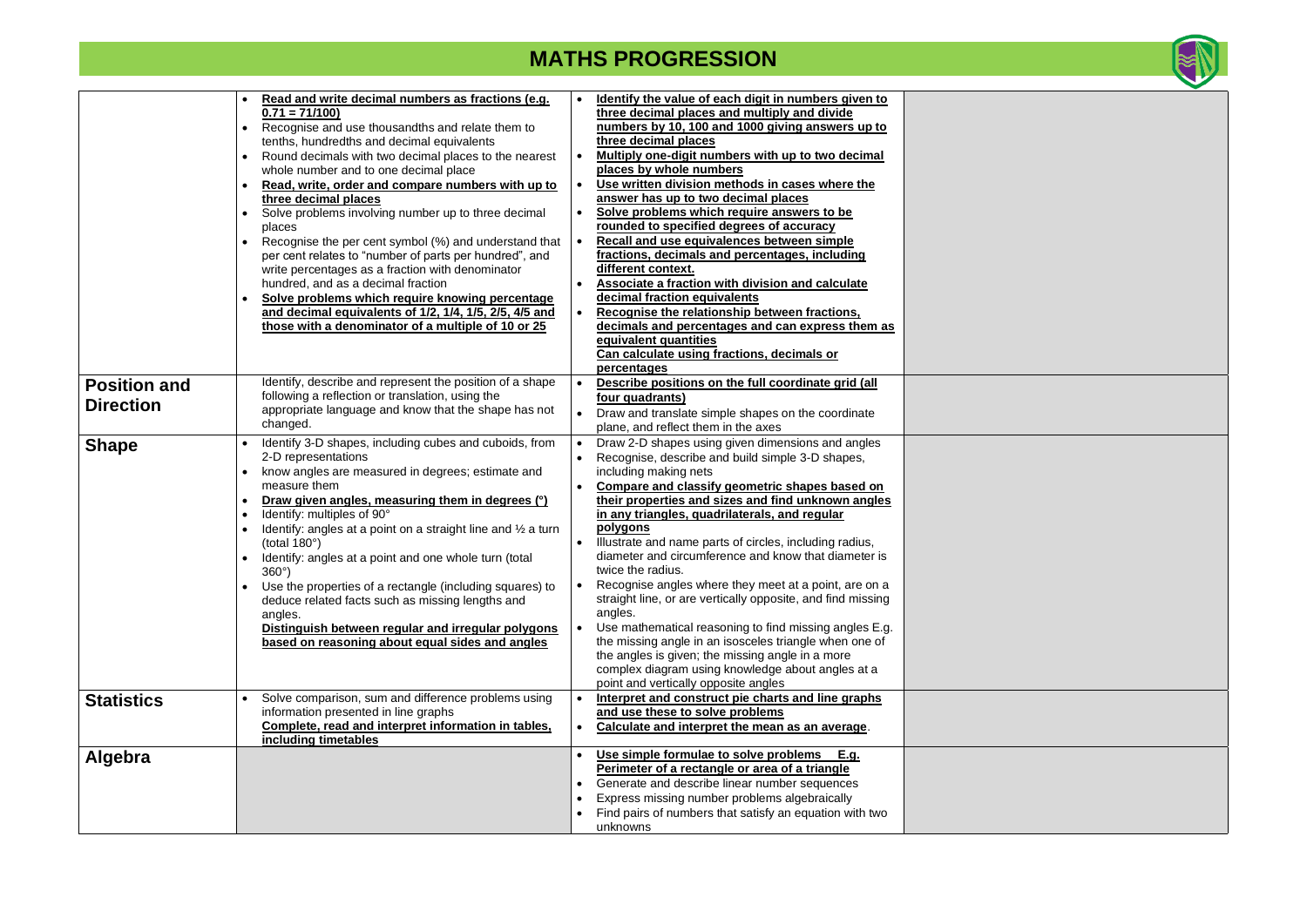|                                       | Enumerate possibilities of combinations of two<br>variables.                                                                                                                                             |
|---------------------------------------|----------------------------------------------------------------------------------------------------------------------------------------------------------------------------------------------------------|
| <b>Ratio and</b><br><b>Proportion</b> | solve problems involving the relative sizes of two<br>quantities where missing values can be found by using<br>integer multiplication and division facts.<br>Solve problems involving the calculation of |
|                                       | percentages [for example, of measures, and such as<br>15% of 360] and the use of percentages for<br>comparison                                                                                           |
|                                       | Solve problems involving similar shapes where the<br>scale factor is known or can be found<br>Solve problems involving unequal sharing and<br>grouping using knowledge of fractions and<br>multiples.    |